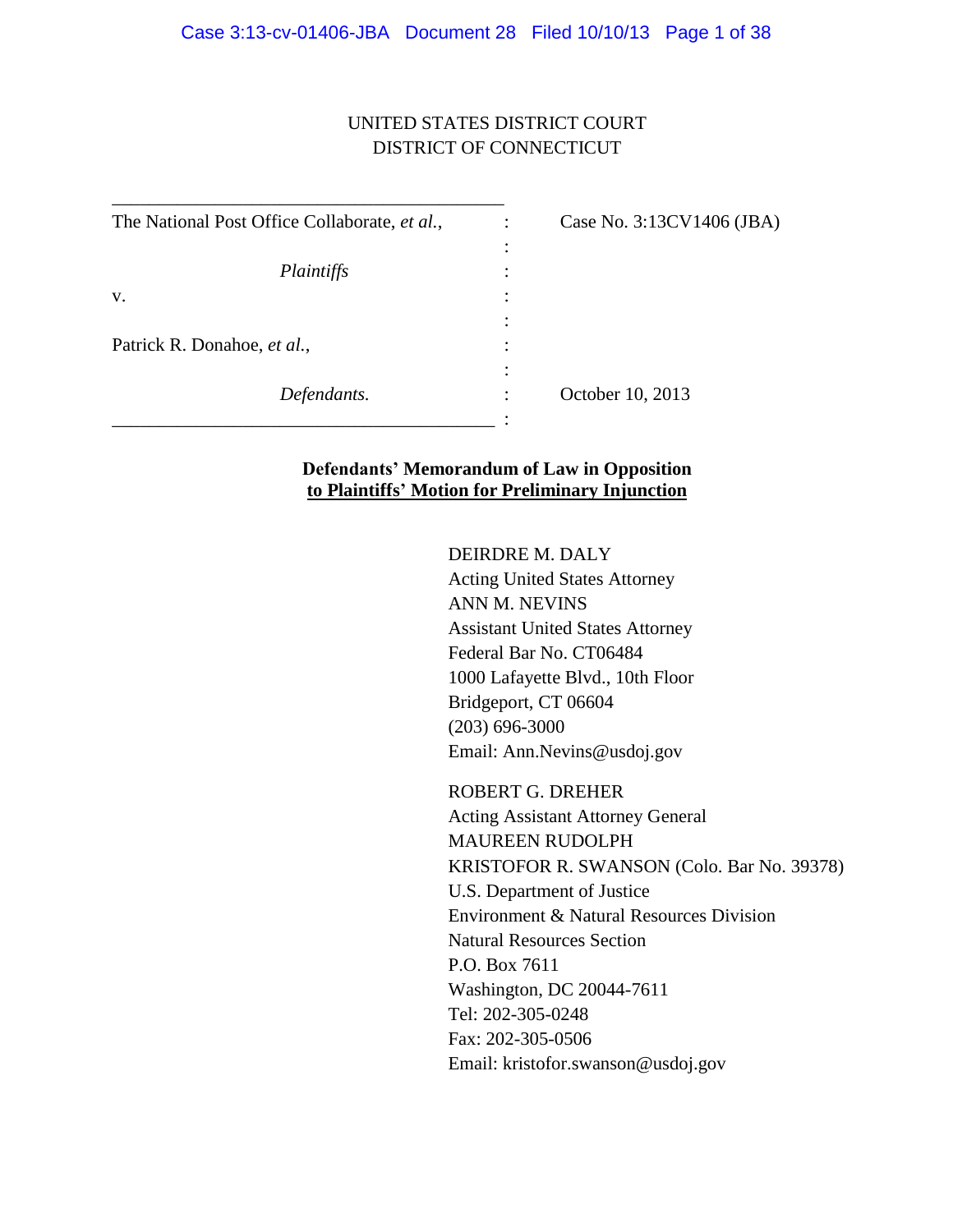## **TABLE OF CONTENTS**

| $\mathbf{I}$ . |           |    |                                                                                                                                                                                                       |
|----------------|-----------|----|-------------------------------------------------------------------------------------------------------------------------------------------------------------------------------------------------------|
| II.            |           |    |                                                                                                                                                                                                       |
| III.           |           |    | Negotiations with CAM for Art and Mindfulness, Inc. and the Cappelli Entity 3                                                                                                                         |
|                |           |    |                                                                                                                                                                                                       |
|                |           |    |                                                                                                                                                                                                       |
|                |           |    |                                                                                                                                                                                                       |
| I.             |           |    | The Atlantic Street Station Will Remain Largely Intact, and Plaintiffs' Motion for a<br>Preliminary Injunction Must be Denied Because They Have Not Demonstrated                                      |
| II.            |           |    | Plaintiffs Have Not Demonstrated that They Are Likely to Succeed on the Merits                                                                                                                        |
|                | A.        |    | The Standard of Review Contained in the Administrative Procedure<br>Act, 5 U.S.C. §706(2), Applies to the Court's Review of the Postal                                                                |
|                | <b>B.</b> |    |                                                                                                                                                                                                       |
|                |           | 1. |                                                                                                                                                                                                       |
|                |           | 2. | The Postal Service Reasonably Determined that the Disposal of the<br>Atlantic Street Station Met the Requirements in the Categorical<br>Exclusion Fund at 39 C.F.R. $\S 775.6(e)(8)$ , and No Further |
|                | $C$ .     |    | The Postal Service Complied with the Procedural Requirements of                                                                                                                                       |
|                |           | 1. | The Applicable Procedural Requirements of Section 10619                                                                                                                                               |
|                |           | 2. | The Postal Service Reasonably Determined that the Undertaking<br>Would Not have Any Adverse Effect on Historic Properties, a<br>Conclusion with Which the State Historic Preservation                 |

D. The Public Trust Doctrine Does Not Apply to the Disposal of the Atlantic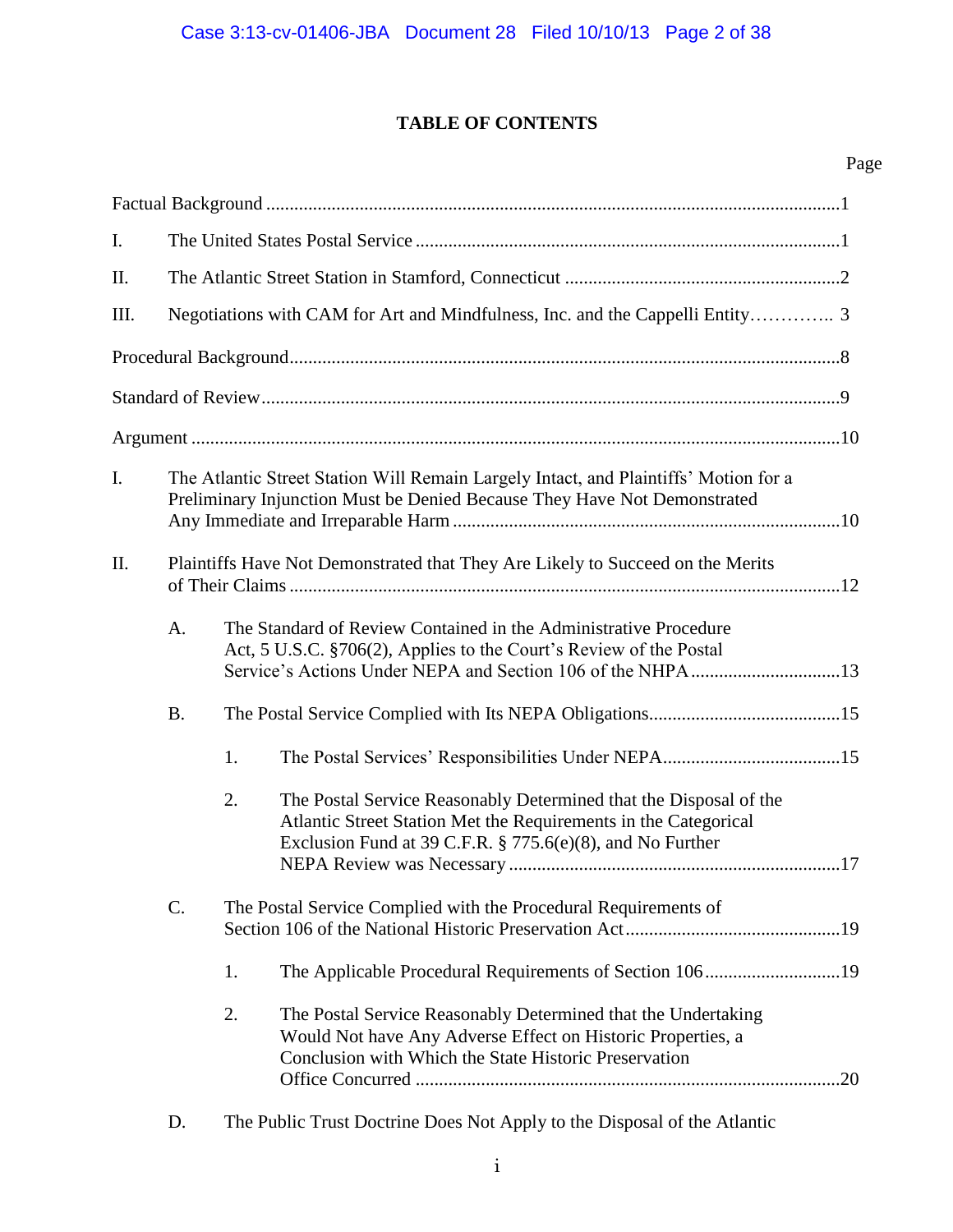# Case 3:13-cv-01406-JBA Document 28 Filed 10/10/13 Page 3 of 38

|    | Ε.        |                  | The Court Lacks Subject Matter Jurisdiction To Hear Claims Under<br>39 U.S.C. § 403(c) and Regardless, Plaintiffs Have Failed to State |  |
|----|-----------|------------------|----------------------------------------------------------------------------------------------------------------------------------------|--|
|    |           | 1.               | Standards Applicable to a Motion to Dismiss Under Rules                                                                                |  |
|    |           | 2.               | The Court Does Not Have Subject Matter Jurisdiction                                                                                    |  |
|    |           | 3.               | Count Four Fails to State a Claim for Which Relief Can                                                                                 |  |
|    |           | $\overline{4}$ . | The Postal Service Did Not Discriminate Against the                                                                                    |  |
|    |           | 5.               |                                                                                                                                        |  |
| Ш. |           |                  | The Balance of Equities Tips Decidedly in Favor of Defendants and Issuance                                                             |  |
|    | A.        |                  | The Potential Harm to the Postal Service that Would Result from an                                                                     |  |
|    | <b>B.</b> |                  | The Public Interest Rests in Favor of Rejecting Plaintiffs' Application                                                                |  |
|    |           |                  |                                                                                                                                        |  |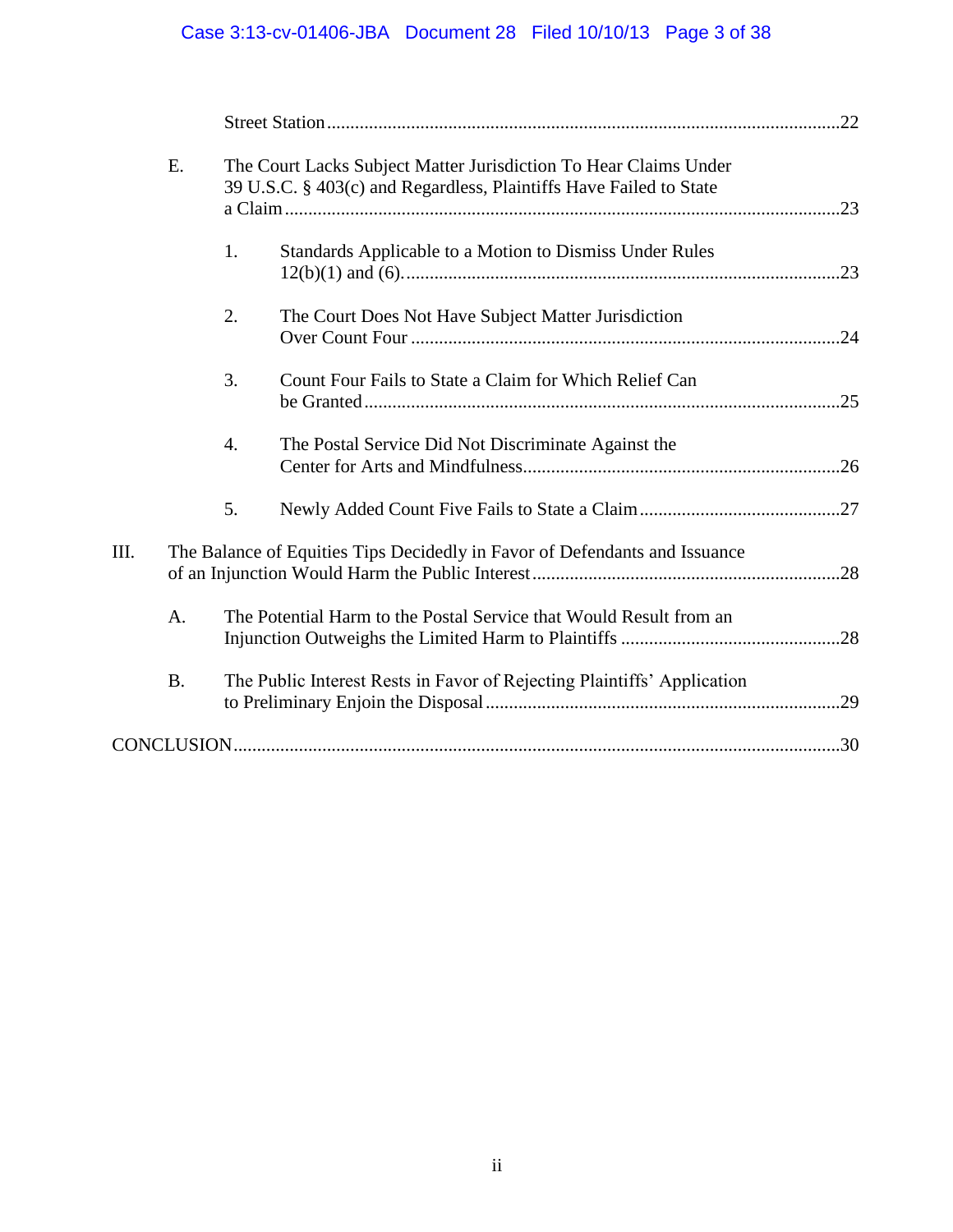## **TABLE OF AUTHORITIES**

## Cases

| Active Fire Sprinkler Corp. v. U.S. Postal Serv.,         |  |
|-----------------------------------------------------------|--|
|                                                           |  |
| Alabama v. Texas,                                         |  |
|                                                           |  |
| Amoco Prod. Co. v. Vill. of Gambell,                      |  |
|                                                           |  |
| Ashcroft v. Iqpal,                                        |  |
|                                                           |  |
| ATSI Comms., Inc. v. Shaar Fund Ltd.,                     |  |
|                                                           |  |
| Balt. Gas & Elec. Co. v. Natural Res. Def. Council, Inc., |  |
|                                                           |  |
| Bell Atlantic Corp. v. Twombly,                           |  |
|                                                           |  |
| Blassingame v. Sec'y of Navy,                             |  |
|                                                           |  |
| Bus. & Residents Alliance of E. Harlem v. Jackson,        |  |
|                                                           |  |
| Chelsea Neighborhood Ass'ns v. U.S. Postal Serv.,         |  |
|                                                           |  |
| Citizens to Pres. Overton Park v. Volpe,                  |  |
|                                                           |  |
| City of New York v. I.C.C.                                |  |
|                                                           |  |
| City of New York v. Shalala,                              |  |
|                                                           |  |
| Concerned Citizens of Chappaqua v. U.S. Dep't of Transp., |  |
|                                                           |  |
| Currier v. Potter,                                        |  |
|                                                           |  |
| DaimlerChrysler v. Cuno,                                  |  |
|                                                           |  |
| Davis v. Latschar,                                        |  |
|                                                           |  |
| Environmental Defense Fund v. Costle,                     |  |
|                                                           |  |
| Faiveley Transp. Malmo AB v. Wabtec Corp.,                |  |
|                                                           |  |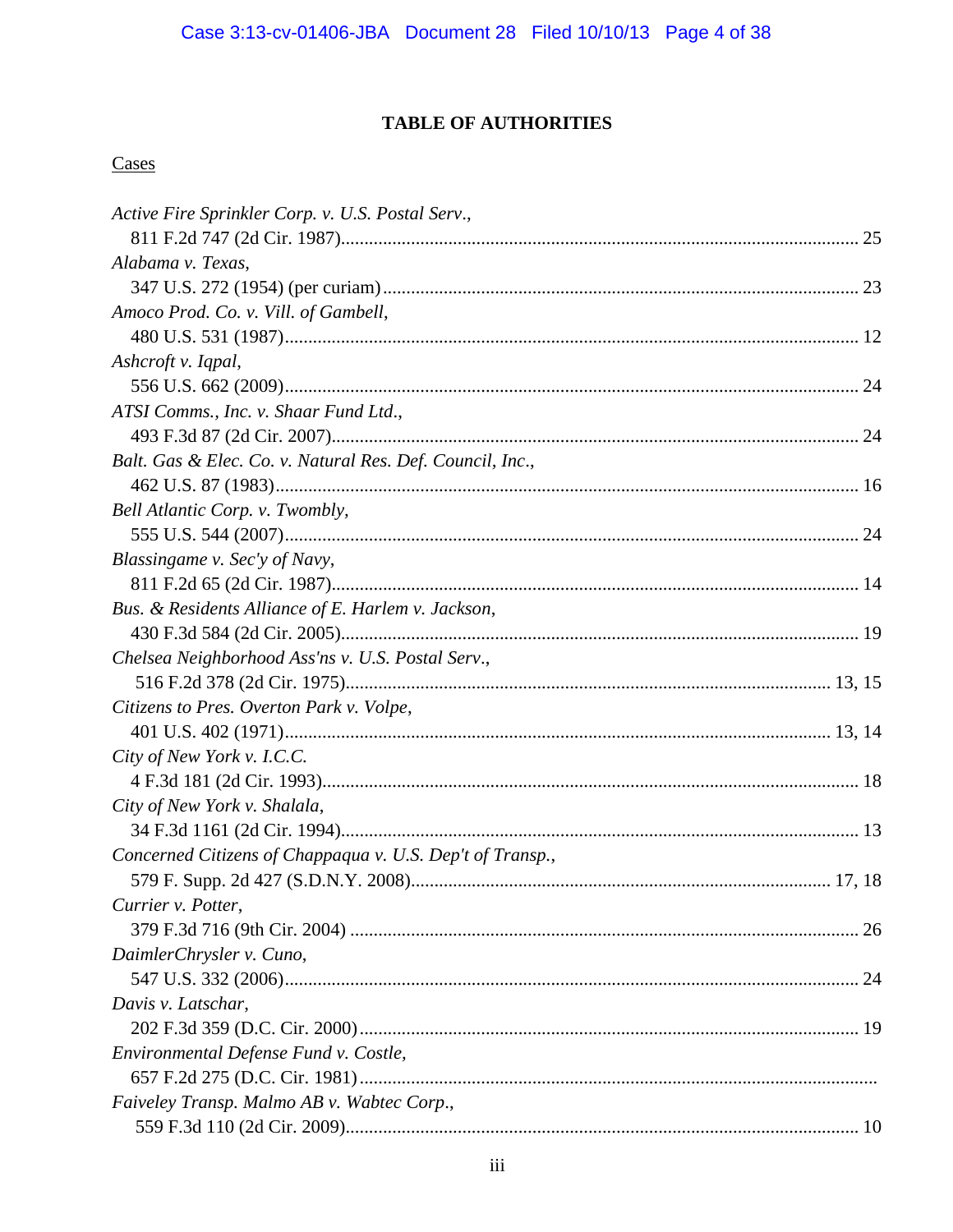# Case 3:13-cv-01406-JBA Document 28 Filed 10/10/13 Page 5 of 38

| Franchise Tax Bd. v. United States Postal Serv.,                         |  |
|--------------------------------------------------------------------------|--|
|                                                                          |  |
| Gamefly, Inc. v. Postal Regulatory Comm'n,                               |  |
|                                                                          |  |
| Grand River Enter. Six Nations, Ltd. v. Pryor,                           |  |
|                                                                          |  |
| Illinois Cent. R.R. Co. v. Illinois,                                     |  |
|                                                                          |  |
| Int'l Ctr. for Tech. Assessm't v. Thompson,                              |  |
|                                                                          |  |
| Jayaraj v. Scappini,                                                     |  |
|                                                                          |  |
| Lujan v. Defenders of Wildlife,                                          |  |
|                                                                          |  |
| Lyndonville Savings Bank & Trust Co. v. Lussier,                         |  |
|                                                                          |  |
| Karst Envtl. Educ. & Prot., Inc. v. E.P.A.,                              |  |
|                                                                          |  |
| Kokkonen v. Guardian Life Ins. Co.,                                      |  |
|                                                                          |  |
| Landmark West! v. U.S. Postal Serv.,                                     |  |
|                                                                          |  |
| Marsh v. Or. Natural Res. Council,                                       |  |
|                                                                          |  |
| Maryland-National Capital Park and Planning Comm'n v. U.S. Postal Serv., |  |
|                                                                          |  |
| Mazurek v. Armstrong,                                                    |  |
|                                                                          |  |
| Monsanto Co. v. Geertson Seed Farms,                                     |  |
|                                                                          |  |
| Nat'l Assoc. of Home Builders v. Defenders of Wildlife,                  |  |
|                                                                          |  |
| National Audubon Society v. Superior Court,                              |  |
|                                                                          |  |
| Natural Res. Def. Council, Inc. v. F.A.A.,                               |  |
|                                                                          |  |
| Oneida Indian Nation of N.Y. v. Clark,                                   |  |
|                                                                          |  |
| Phillips Petroleum Co. v. Mississippi,                                   |  |
|                                                                          |  |
| PPL Montana, LLC v. Montana,                                             |  |
|                                                                          |  |
|                                                                          |  |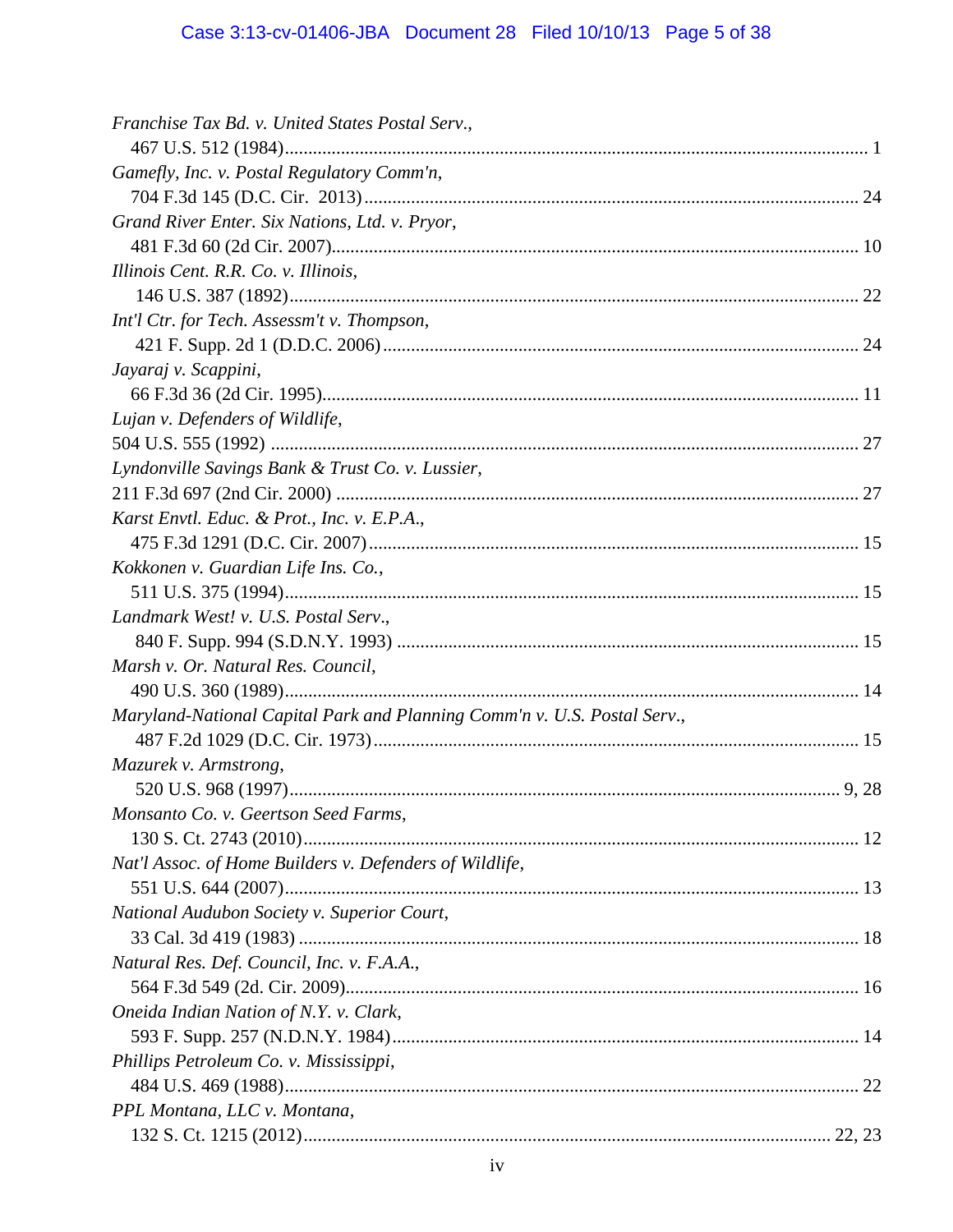| Red Earth LLC v. United States,                                    |  |
|--------------------------------------------------------------------|--|
|                                                                    |  |
| Robertson v. Methow Valley Citizens Council,                       |  |
|                                                                    |  |
| Rodriquez v. DeBuono,                                              |  |
|                                                                    |  |
| Shapiro v. Cadman Towers, Inc.,                                    |  |
|                                                                    |  |
| Steel Co. v. Citizens for a Better Env't,                          |  |
|                                                                    |  |
| Sterling Drug, Inc. v. Bayer AG,                                   |  |
|                                                                    |  |
| Stewart v. U.S. Postal Serv.,                                      |  |
|                                                                    |  |
| Suffolk Cnty. v. Sec'y of the Interior,                            |  |
|                                                                    |  |
| Town of Huntington v. Marsh,                                       |  |
|                                                                    |  |
| UPS Worldwide Forwarding Inc. v. U.S. Postal Serv.,                |  |
|                                                                    |  |
| Utah Envtl. Cong. v. Bosworth,                                     |  |
|                                                                    |  |
| Vt. Yankee Nuclear Power Corp. v. Natural Res. Def. Council, Inc., |  |
|                                                                    |  |
| Weinberger v. Romero-Barcelo,                                      |  |
|                                                                    |  |
| Winter v. Natural Res. Def. Council, Inc.,                         |  |
|                                                                    |  |
|                                                                    |  |
|                                                                    |  |
| <b>Statutes</b>                                                    |  |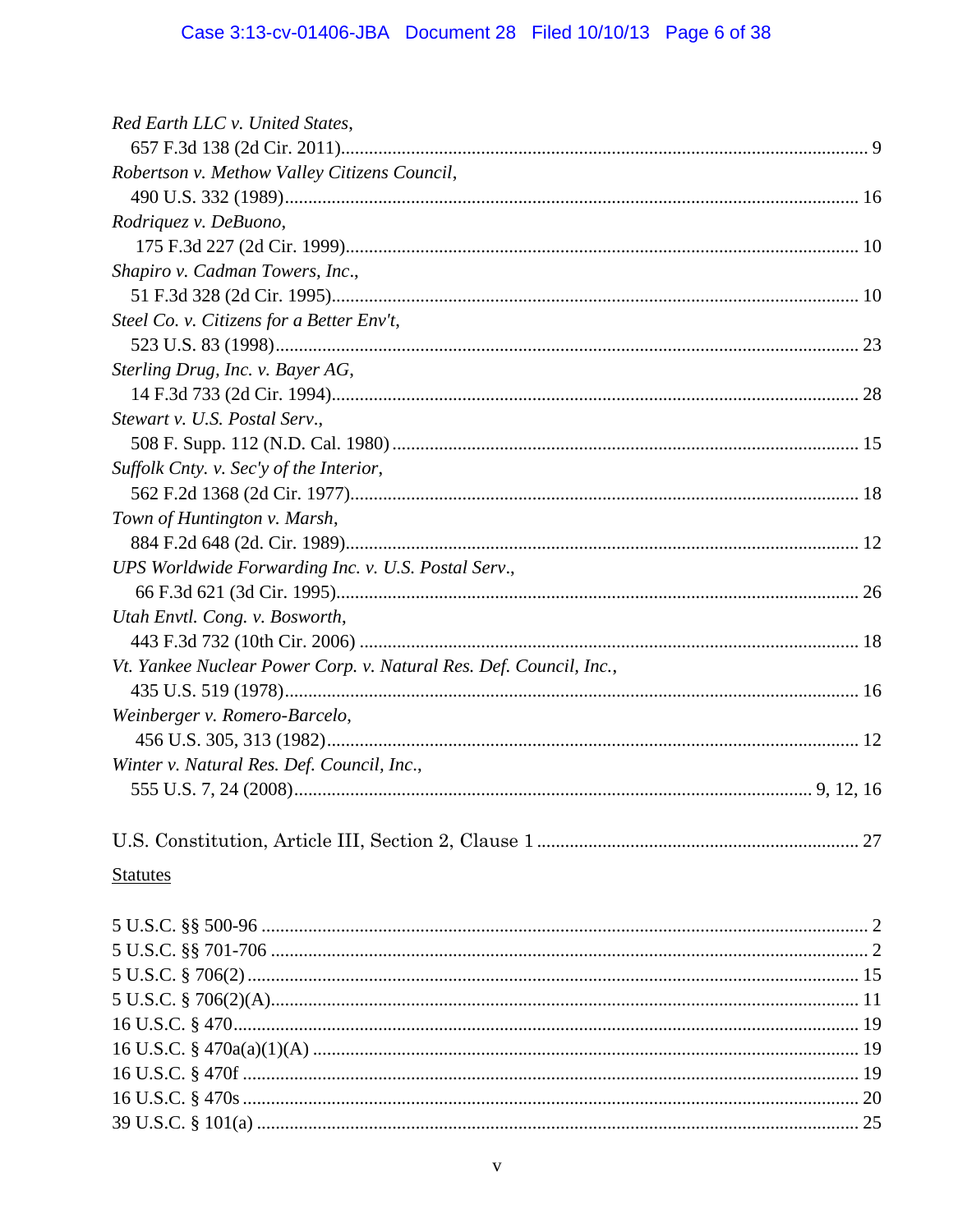# Regulations

## Rules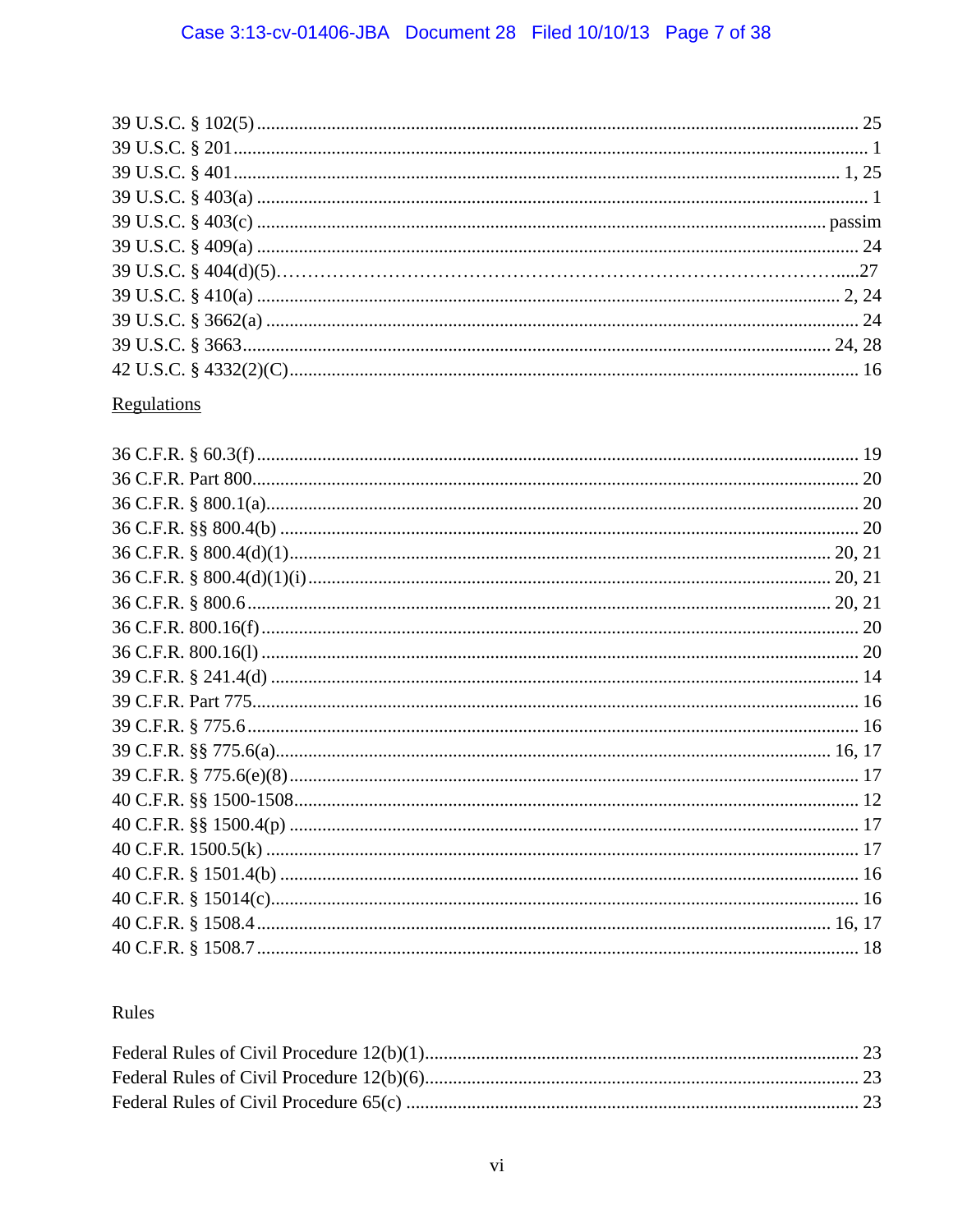## Case 3:13-cv-01406-JBA Document 28 Filed 10/10/13 Page 8 of 38

## Legislative Materials

|--|--|

## Addendum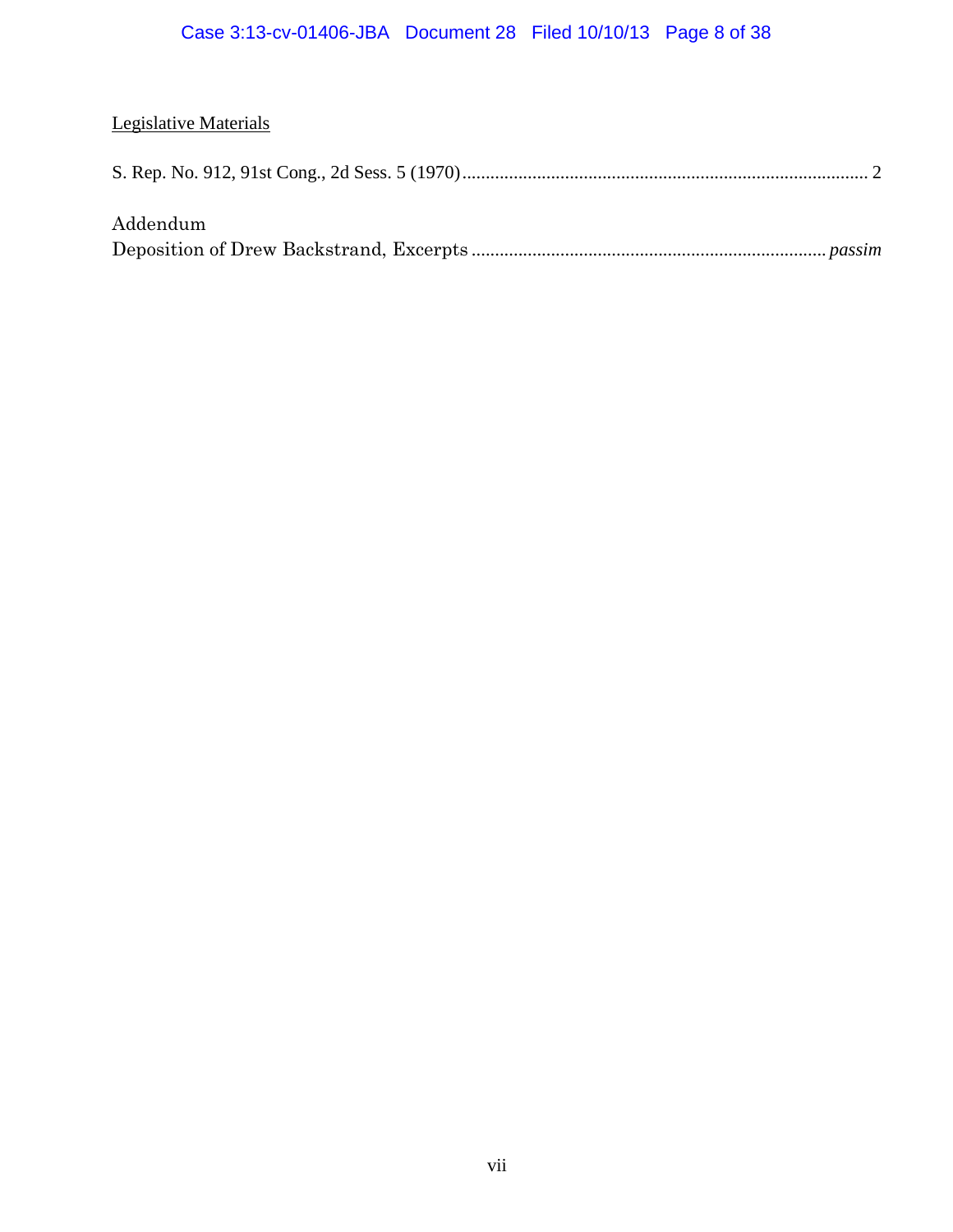#### Case 3:13-cv-01406-JBA Document 28 Filed 10/10/13 Page 9 of 38

Defendants, Patrick R. Donahoe, Postmaster General of the United States Postal Service, and the United States Postal Service (collectively, "the Postal Service" or "USPS"), file this Memorandum of Law in Opposition to Plaintiffs' Motion for Preliminary Injunction. Plaintiffs' motion should be denied. Plaintiffs have failed to meet their burden to demonstrate an immediate and irreparable harm from the Postal Service's disposal of real property known as the Atlantic Street Station, located at 421 Atlantic Street, Stamford, Connecticut (the "Property" or the "Atlantic Street Station"). Similarly, Plaintiffs have not demonstrated a likelihood of success on any of the five counts in their Complaint. To the contrary, the facts and the law demonstrate that the Postal Service will prevail on all five counts. Finally, the balance of harms and the public interest in having the Atlantic Street Station transfer out of federal ownership weigh in favor of denying Plaintiffs' motion.

#### **Factual Background**

### **I. The United States Postal Service.**

The United States Postal Service is a unique government entity. The Postal Reorganization Act established the United States Postal Service as an "independent establishment of the executive branch of the Government of the United States." 39 U.S.C. § 201. In enacting the Postal Reorganization Act, Congress intended to preserve the USPS's public obligations, while allowing the USPS to conduct its affairs like a business. *Franchise Tax Bd. v. U.S. Postal Serv*., 467 U.S. 512, 519– 20 (1984).

The USPS's main duty is to "plan, develop, promote, and provide adequate and efficient postal services at fair and reasonable rates and fees." 39 U.S.C. § 403(a). To accomplish that duty, Congress granted the USPS numerous general powers, including the authority to sue and be sued, adopt necessary regulations, enter into contracts, and to acquire, hold, or dispose of real property as it deems necessary. 39 U.S.C. § 401. In recognition of its unique status, however, Congress also provided that "no Federal law dealing with public or Federal contracts, property, works, officers, employees,

1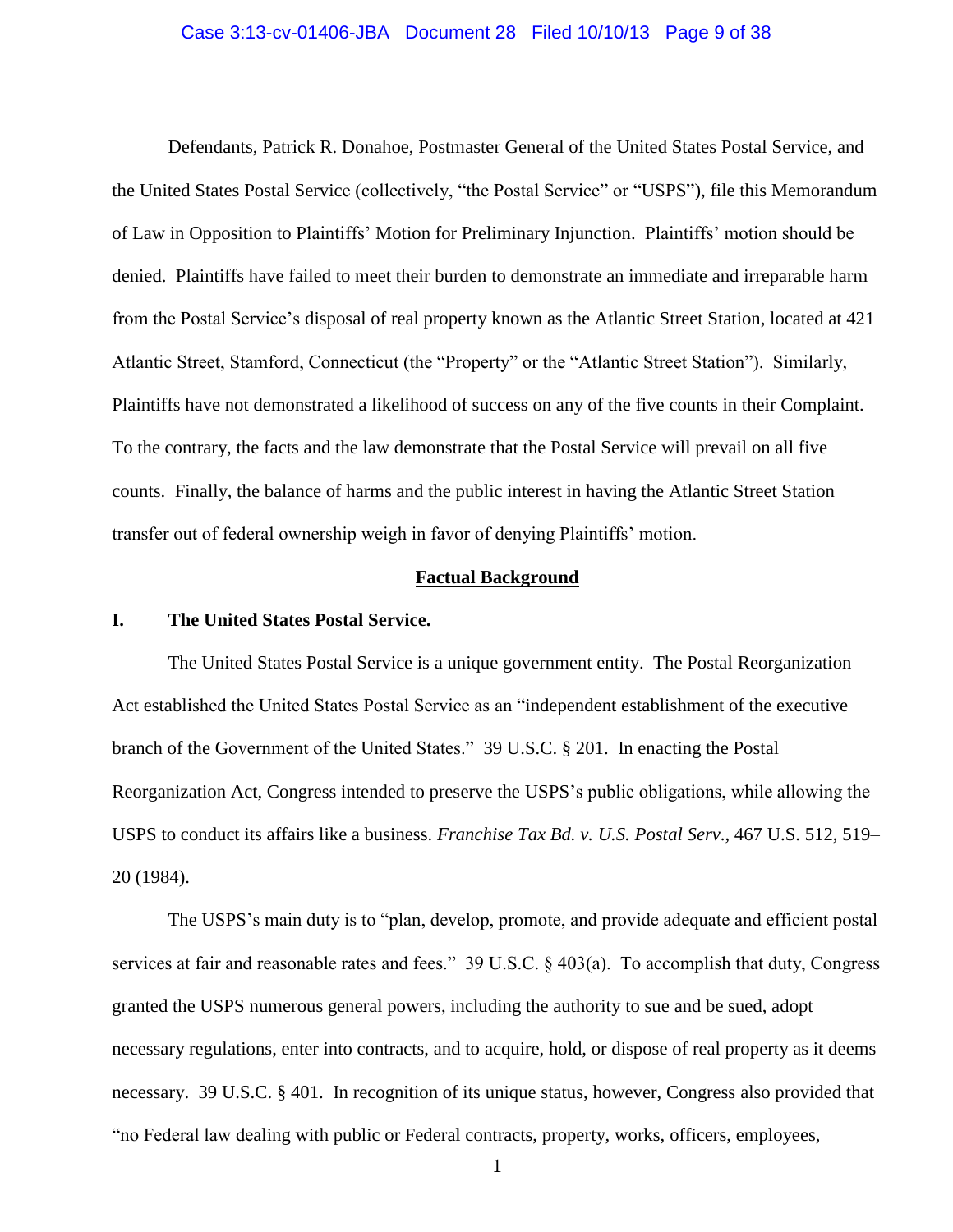## Case 3:13-cv-01406-JBA Document 28 Filed 10/10/13 Page 10 of 38

budgets, or funds, including the provisions of chapters 5 and 7 of title  $5$ ,  $^{[1]}$  shall apply to the exercise of the powers of the Postal Service." 39 U.S.C. § 410(a). The Senate Report for the legislation enacting  $\S 410(a)$  stated that the provision exempts the USPS from "Federal law dealing with contracts, property, the civil service system, the Budget and Accounting Act of 1921, apportionment of funds, and other laws which in most instances apply to Government agencies and functions." S. Rep. No. 912, 91st Cong., 2d Sess. 5 (1970).

#### **II. The Atlantic Street Station in Stamford, Connecticut.**

The original Stamford Main Post Office, referred to today as the Atlantic Street Station, has been in use for nearly a century. Built in 1916 in an unusual Italian style, the building was listed on the National Register of Historic Places in 1985 for its architectural and community planning significance. *See* Sept. 13, 2010, Letter from Dale S. Cross to David P. Rouse at 2 (Ex. B to Decl. of Charlotte Parrish ("Parrish Decl.")); National Register for Historic Places Inventory Form – Nomination Form at 3 (Ex. 1 to Aff. of David P. Rouse ("Rouse Aff.")). In 1939, an addition was constructed at the rear of the facility, which includes a loading dock. *See id.* at 2.

At present, however, the Atlantic Street Station is in poor repair, presenting a health and safety risk to USPS employees. *See* Decl. of Anthony J. Basso II ¶ 3 ("Basso Decl."), Ex. A. This includes lead paint, plaster falling from walls, mold and mildew, and no hot running water. Basso Decl. ¶ 3. As a result and as part of an emergency suspension of services, the USPS moved its retail mail facilities out of Atlantic Street Station on September 20, 2013. Decl. of Jeffrey Salamon ("Salamon Decl.") ¶¶ 3–4.

Separate from the health and safety conditions in the building, the USPS has been exploring the possible disposal or redevelopment of the Atlantic Street Station since the mid-1990s. Rouse Aff. ¶¶ 6–9. The USPS made efforts to redevelop the property in 1997 and 2007, neither of which came to

 $\overline{a}$ 

<sup>&</sup>lt;sup>1</sup> Chapters 5 and 7 of Title 5 of the United States Code are portions of the Administrative Procedure Act and are located at 5 U.S.C. §§ 500–96 and 701–706, respectively.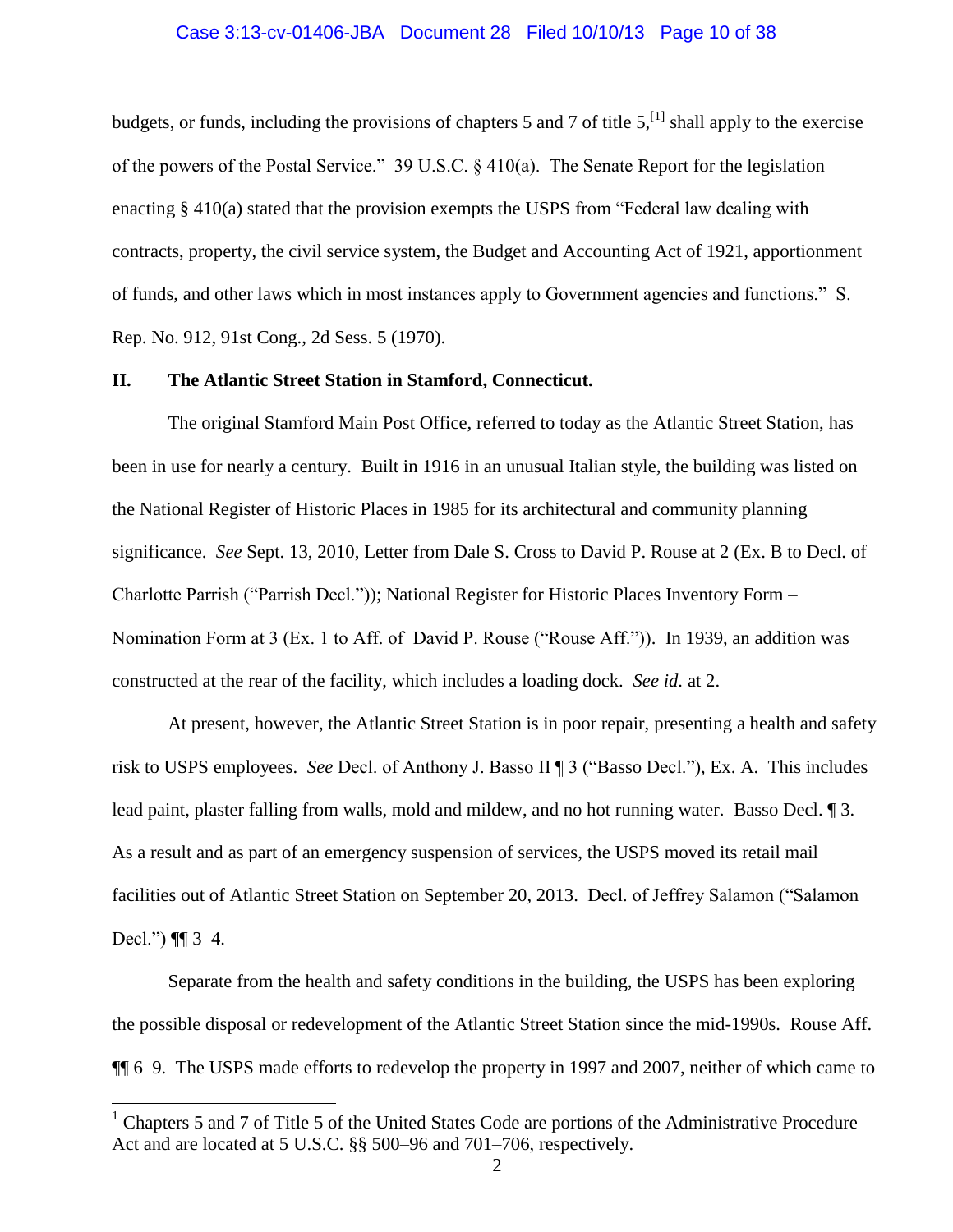#### Case 3:13-cv-01406-JBA Document 28 Filed 10/10/13 Page 11 of 38

fruition. Rouse Aff. ¶¶ 6–8. Nonetheless, because the facility remained significantly underutilized, the USPS continued efforts to sell the building. Rouse Aff. ¶ 9. To that end, USPS staff followed USPS policies and regulations to consider any potential effects on the environment from the disposal, as well as any potential adverse effects to historic properties. *See* Parrish Decl.; Rouse Aff. The USPS determined, consistent with its regulations, that the disposal is categorically excluded from further review under the National Environmental Policy Act regulations. Parrish Decl. ¶ 11. With respect to historic properties, the USPS determined that, because of a protective covenant that would be included in any deed, the disposal would not result in any adverse effects. *See* April 14, 2011, Letter from David P. Rouse to Daniel Forrest at 2 (Ex. 5 to Rouse Aff.).

#### **III. Negotiations with CAM for Art and Mindfulness, Inc. and the Cappelli Entity**

On February 2, 2012, Cushman & Wakefield (C&W), a real estate agent employed by USPS to market the Property, solicited offers to purchase the Property from potential offerors. *See* Decl. of James Fagen ("Fagan Decl.") ¶¶ 5-6. In response to this letter, C&W received five offers for the Property. *Id.* Following the initial evaluation, three of the five offers were recommended for further consideration. *Id.* The three offerors --- including CAM --- were sent a cover letter and package dated May 15, 2012, to inform them that their offers were being considered for further evaluation. Fagan Decl. ¶ 8; Backstrand Depo., p. 60, at lines 6-21. The package included a survey, a property legal description, title information, an Environmental Due Diligence checklist, a form of purchase and sale agreement, a form of lease, and a form of Preservation Covenant. Fagan Decl. ¶ 8, Ex. C; Backstrand Depo., p. 59 at lines 18-25, pp. 60-64. The May 15, 2012 cover letter informed offerors that:

- a. Offers to purchase the Property were to be submitted via a signed Agreement for Purchase and Sale;
- b. Any sale of the Property would be contingent upon the USPS entering into a lease (with USPS as a tenant and the offeror as a landlord) for a term of at least twelve (12) months after the sale of the Property so that USPS could complete relocation to a new retail postal facility. Therefore, offerors were required to include a signed USPS Lease Agreement with their responsive bid, if any; and,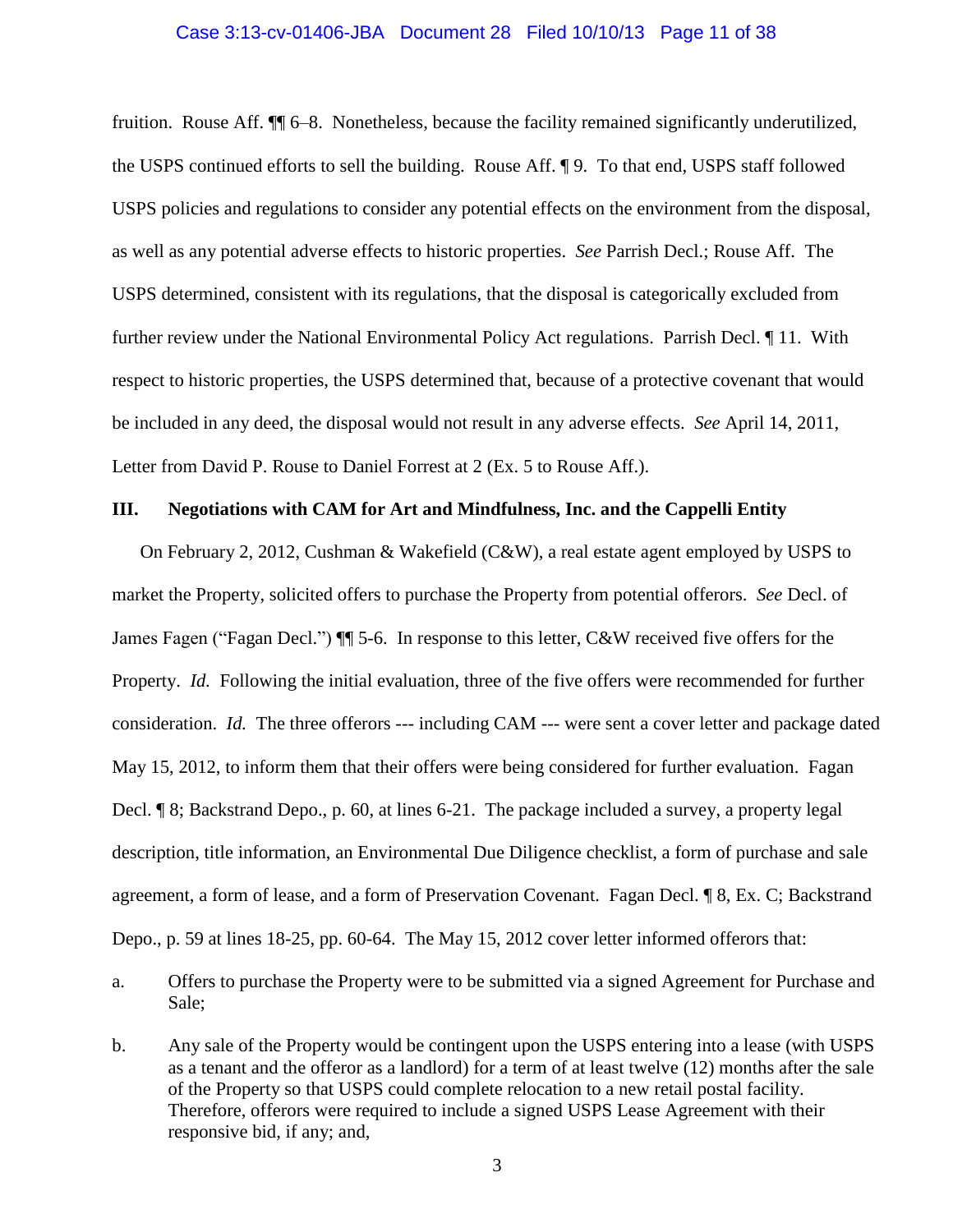## Case 3:13-cv-01406-JBA Document 28 Filed 10/10/13 Page 12 of 38

c. All offers were to be submitted by 5:00 PM EST Thursday, May 31st, 2012.

Fagan Decl. ¶ 9; Backstrand Depo., p. 65, lines 1-25.

In response to the May 15, 2012 letter, second-round offers were submitted by Cappelli Enterprises, Debra Sherwood – Lower Fairfield Arts Center (now, CAM), and Entry Point Capital. Fagan Decl. ¶ 10; Backstrand Depo., p. 69, lines 9-11; p. 105, lines 21-23. CAM was the high offeror. Fagan Decl. ¶ 10, Ex. B.

In early June 2012, C&W and the USPS entered into substantive negotiations with CAM on its offer to purchase the Property for \$5,500,000. Fagan Decl. ¶ 13. The USPS agreed to pursue a transaction based on the terms set forth in a June 22, 2012 letter to Debra Sherwood and Drew Backstrand, the executive director and secretary of CAM. Fagan Decl.  $\P$  13; Lackey Decl. generally.

After negotiating the terms of the transaction, on Friday, July 27, 2012, Drew Backstrand sent an email message to C&W and to USPS stating that "you [USPS] will have the signed documents Monday morning." Fagan Decl.  $\P$  14, Ex. D. The documents referenced in the email message were a signed Agreement of Purchase and Sale ("CAM's 1<sup>st</sup> Offer") to purchase the Property on behalf of CAM, a lease agreement and an escrow agreement. Fagan Decl. ¶ 14.

On July 31, 2012, the USPS representative sent an email to Drew Backstrand and C&W stating that he had "received the documents and they have been sent down to DC for execution by the Contracting Officer." Fagan Decl. ¶ 15, Ex. D. Thereafter, also on July 31, 2012, Debra Sherwood sent an email to USPS and C&W stating that CAM requested two adjustments to Cam's 1st Offer, as signed, that Drew Backstrand had sent to the USPS on July 27, 2012. Fagan Decl. ¶ 16; Backstrand Depo., pp. 108-111. The email stated among other things the following:

> *One, we need more time to raise the development money. Develop [sic] money at this level requires at least 6 months. Without the months of delays, we would have been much further along, using a professional fundraiser. We will need until 1/31/2013 (so we capture the year end charitable giving cycle). Of course we would close earlier if possible.*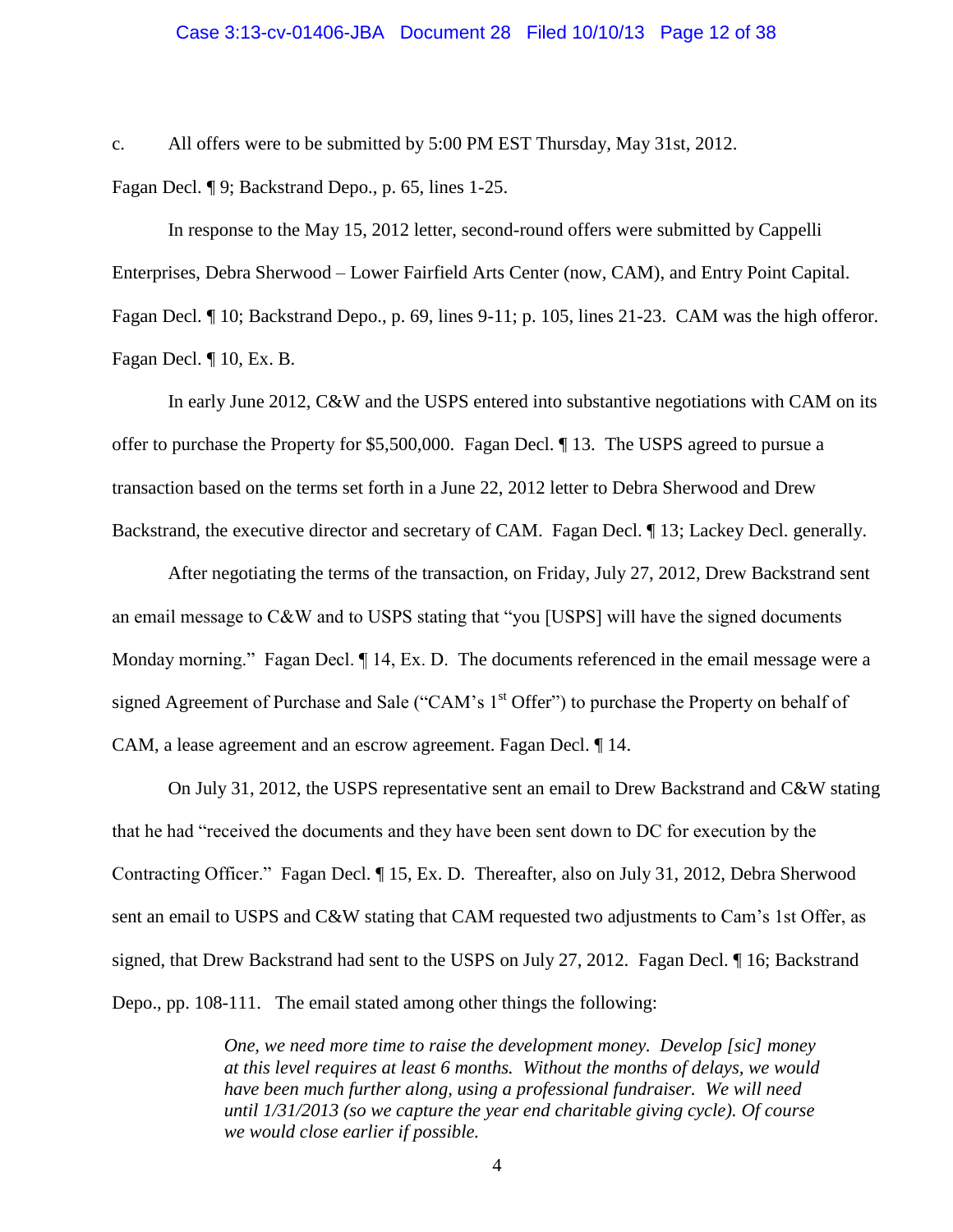*Second, given the economic situation we need some additional price concession relating to the asbestos and paint removal. The cost of such removal exceeds the concession of \$200,000 made by the USPS in the prior negotiations, a concession we greatly appreciated. We need a further adjustment.*

*In light of these requested changes, we certainly understand that the USPS may decide to go back and talk to an all cash buyer. However, if you decide that you would liked [sic] to continue to work with us on closing this transaction, we would very much like to work out an equitable solution. And you know that we love the building, but we have to protect ourselves from future economic issues that may not be so easy to resolve.*

Fagan Decl. ¶ 16 and Ex. E; Backstrand Depo., pp. 107-111.

On August 2, 2012, CAM submitted a new offer that was significantly less appealing to the USPS than what was provided for in CAM's 1st Offer that they executed and delivered just a few days earlier. Fagan Decl. ¶ 17. The USPS contemplated commencing negotiations with the next highest offeror since it appeared that CAM did not possess the means to complete the transaction. *Id.* ¶ 17. After debating whether to go to back-up offerors, the USPS decided to resume negotiations with CAM in part to see if the USPS lease transaction with a third party landlord for the relocation of the Atlantic Street Station operation could be salvaged. *Id*. ¶ 18. The relocation transaction for the USPS was contingent on having a definitive contract executed for the disposal of the Property. *Id*. ¶ 18.

In early through mid August, 2012, C&W informed Drew Backstrand of the USPS's plan to execute a lease for new space for the relocation of the Atlantic Street Station operation simultaneously with the signing of the purchase and sale agreement with CAM. *Id*. **[19.** In an email message C&W sent on August 7, 2012, C&W further advised Mr. Backstrand that, in signing the lease for new space, the USPS would be obligated to pay for fit-out and other costs that could exceed \$1,000,000. Fagan Decl. ¶ 20, Ex. F; Backstrand Depo. pp. 168-172.

On September 4, 2012, CAM submitted another negotiated and executed Purchase and Sale Agreement ("CAM's 2nd Offer") to USPS on behalf of CAM to purchase the Property. Fagan Decl. ¶ 21, Ex. G. Pursuant to CAM's 2nd Offer, CAM was to make a deposit of \$500,000 with the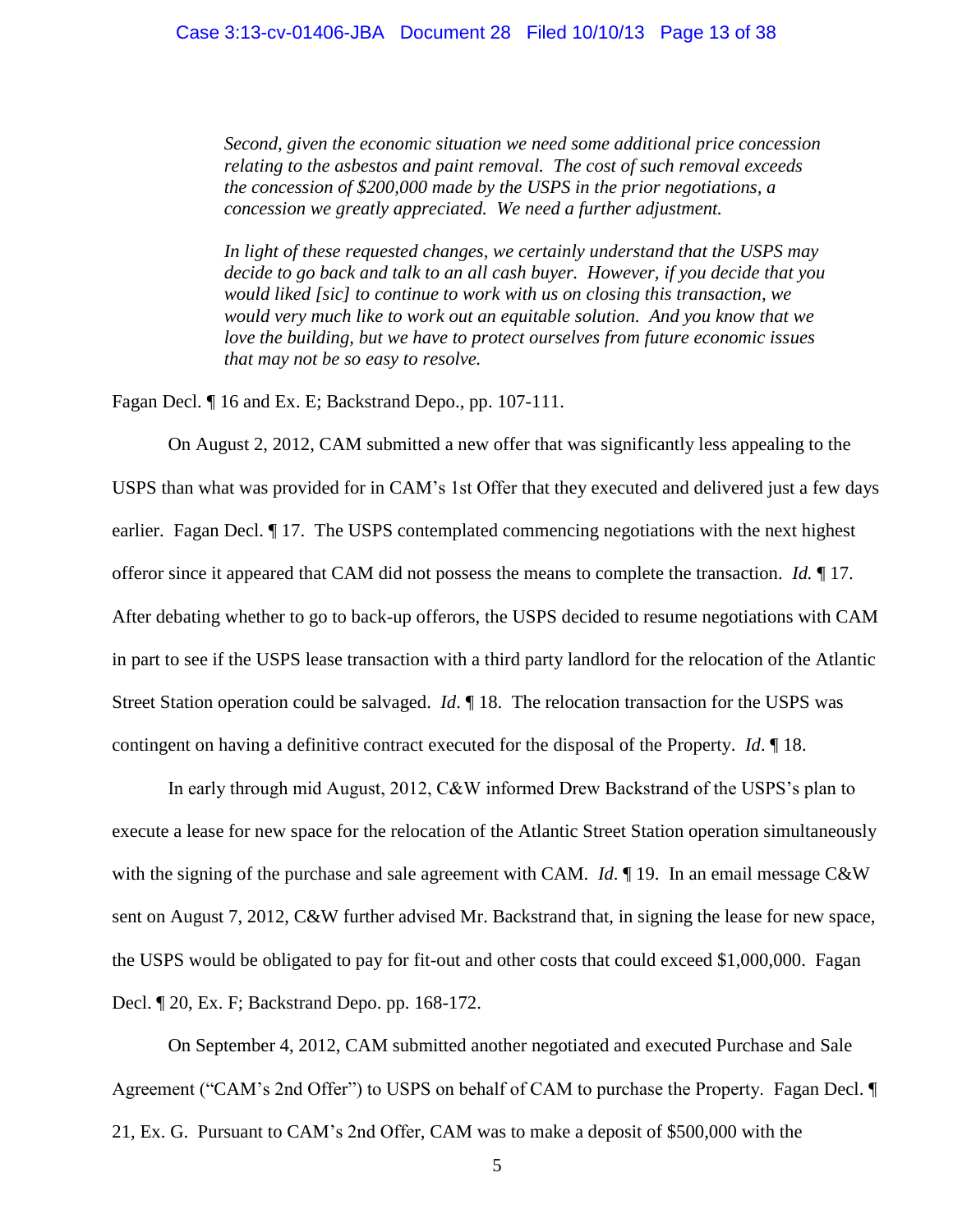## Case 3:13-cv-01406-JBA Document 28 Filed 10/10/13 Page 14 of 38

submission of the offer. *Id.;* Backstrand Depo. pp. 113-114.CAM never made the required deposit. *Id.* On Thursday, September 13, 2012, Drew Backstrand emailed C&W stating that CAM needed until the following Tuesday, noon [September 18, 2012 at noon] to submit the money for the down payment. Fagan Decl., ¶ 22; Backstrand Depo. pp. 135-136. Mr. Backstrand stated in that email, "If we [CAM] do not get all the money in by then we [CAM] understand that the post office will have to go it's [sic] separate way." Fagan Decl. ¶ 22, and Ex. H; Backstrand Depo. pp. 145-146. CAM did not make the deposit by noon on September 18, 2012, nor ever. *Id.;* Backstrand Depo. pp. 138-139.

Contemporaneously with the failure of CAM to make the deposit required with its offer, USPS and C&W entered into substantive negotiations with Louis Cappelli of Cappelli Enterprises ("Cappelli"), as that entity had submitted the next highest offer to purchase the property. Fagan Decl.¶ 24, Ex. H. About the same time that CAM was to have delivered its deposit pursuant to CAM's 2nd Offer, the USPS told C&W it had been advised by the third party landlord that it was no longer willing to enter into a lease transaction with the USPS, due in part to the USPS's delay in finalizing the execution of the lease. Fagan Decl.¶ 25, Ex. H.

On December 21, 2012, Cappelli submitted a signed purchase and sale agreement ("Sale Agreement") on behalf of Cappelli Family Limited Partnership III ("Cappelli Entity"), to purchase the Property for \$4,300,000. Fagan Decl.¶ 27. Along with the purchase and sale agreement, Cappelli submitted a deposit of \$100,000, the initial deposit amount specified in the Sale Agreement. *Id.* The Sale Agreement was accepted by the USPS on December 27, 2012. *Id.*

Pursuant to the Sale Agreement with the Cappelli Entity, the closing could take place as late as two years from the date executed by the USPS. Fagan Decl.¶ 28. USPS negotiated that closing date based on the fact that, in December, 2012, USPS did not have a negotiated lease for new space to relocate the Atlantic Street Station operation. *Id.* Thus, USPS needed time to find a new location and negotiate a lease for the new space. *Id.* Put slightly differently, in December 2012, USPS no longer

6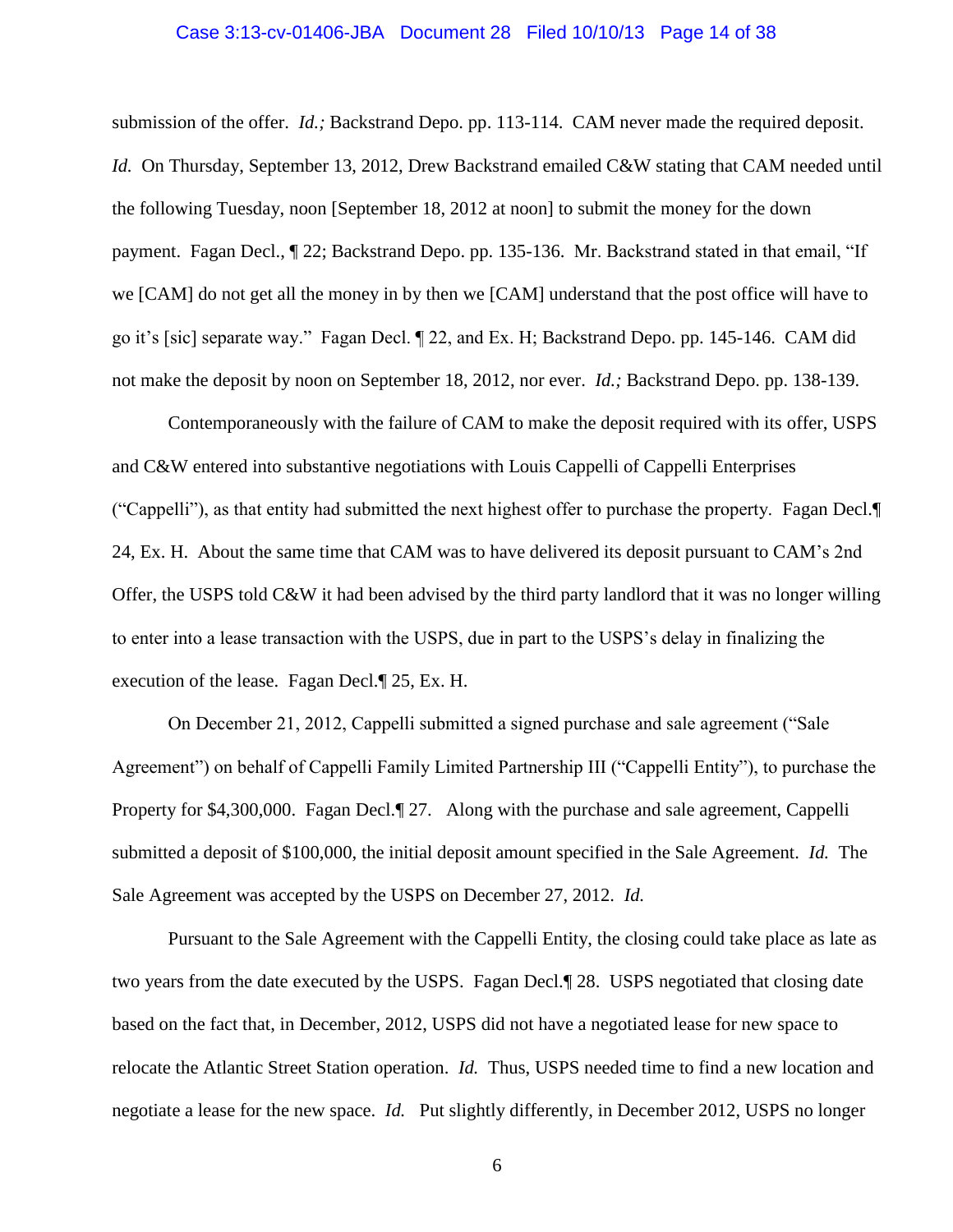## Case 3:13-cv-01406-JBA Document 28 Filed 10/10/13 Page 15 of 38

had a potential lease with the third party landlord and therefore required more flexibility to extend the closing date with a purchaser, and if no suitable relocation site was found, the USPS retained the right to cancel the disposal without any damages to the buyer. *Id.*

The disposal transaction to the Cappelli Entity scheduled to close on September 25, 2013 did not close because of a cloud on the title of the USPS resulting from CAM's recording of the Notice on the Stamford Land Records, as well as the pendency of the plaintiffs' application for a temporary restraining order and preliminary injunction. *See,* Trancript, Hearing on Motion to Clarify TRO, September 30, 2013, at pp. 11; 16-17; 19. The immediate harm to the USPS from the failure to close the disposal transaction with the Cappelli Entity on or before October 31, 2013, is: (a) due diligence costs of approximately \$20,000 expended in connection with the current attempt to sell the Atlantic Street Station; (b) due diligence costs of approximately \$20,000 to be expended in connection with a future attempt to sell the Atlantic Street Station; (c) the USPS has no present ability to borrow money to fund capital expenditures as it is self-funded and is currently borrowing the maximum amount available on a \$10 billion capital expenditure funding facility; (d) the USPS is self-funded and depends on the disposal of excess assets to fund capital expenditures; and (e) the cost of maintaining the Atlantic Street Station for an indefinite period of time commencing with November 1, 2013, including utilities, repairs, possible asbestos remediation, possible mold remediation, and possible other maintenance costs. Lackey Decl. ¶¶ 5-11.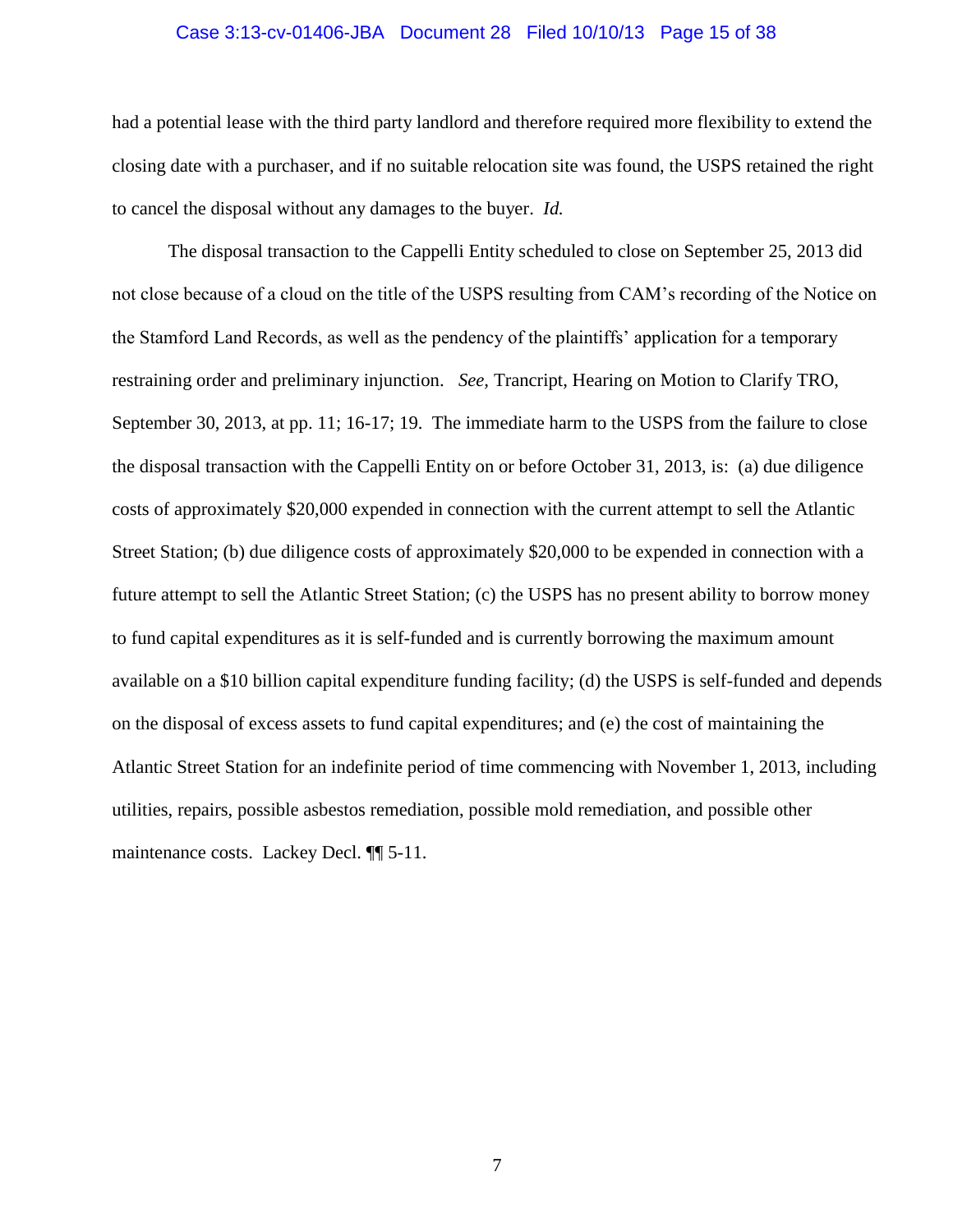#### **Procedural Background**

The National Postal Service Collaborate, CAM, and Mr. Kaysay H. Abrha (collectively, "Plaintiffs"), commenced this case on September 25, 2013. *See* Compl. (ECF No. 1). Plaintiffs also filed a Notice of *Lis Pendens* against real property known as 421 Atlantic Street, Stamford, Connecticut 06904. Plaintiffs' Complaint alleges four causes of action, with all three Plaintiffs joining in the allegations of Counts One through Three, and CAM alone seeking relief under Count Four. Count One alleges that the USPS is acting in violation of the National Environmental Policy Act (Compl. ¶¶ 55–65). Count Two alleges the USPS is acting in violation of the National Historic Preservation Act (Compl. ¶¶ 66–69). Count Three alleges the proposed disposal of the Atlantic Street Station violates the common law "Public Trust Doctrine" (Compl. ¶¶ 70–77). And Count Four alleges that the USPS violated 39 U.S.C. § 403(c), a statute requiring among other things that the USPS be non-discriminatory in providing "postal services" (Compl. ¶¶ 78–87).

On the same day that they filed their Complaint, Plaintiffs filed an *ex parte* application for a temporary restraining order and motion for a preliminary injunction. *See* ECF No. 2. The motion seeks to enjoin the disposal of the Atlantic Street Station. The Court issued a temporary restraining order on September 26, 2013 (ECF No. 13), clarifying its terms in an October 2, 2013, Order. *See*  Endorsement Order (Oct. 2, 2013, ECF No. 18). The temporary restraining order expired by its own terms on October 3, 2013, at 9:30 a.m., when Plaintiffs failed to post the required \$4,500,000 bond. The USPS filed a motion to discharge the Notice of *Lis Pendens* on September 27, 2013 (ECF No. 17), and a further a memorandum in support of that motion is being filed concurrently with this pleading. Plaintiffs filed an Amended Complaint on October 9, 2013, adding a fifth cause of action, which alleges that the USPS has acted in violation of 39 U.S.C. § 404(d). *See* Am. Compl. ¶¶ 88–104 (ECF No. 26).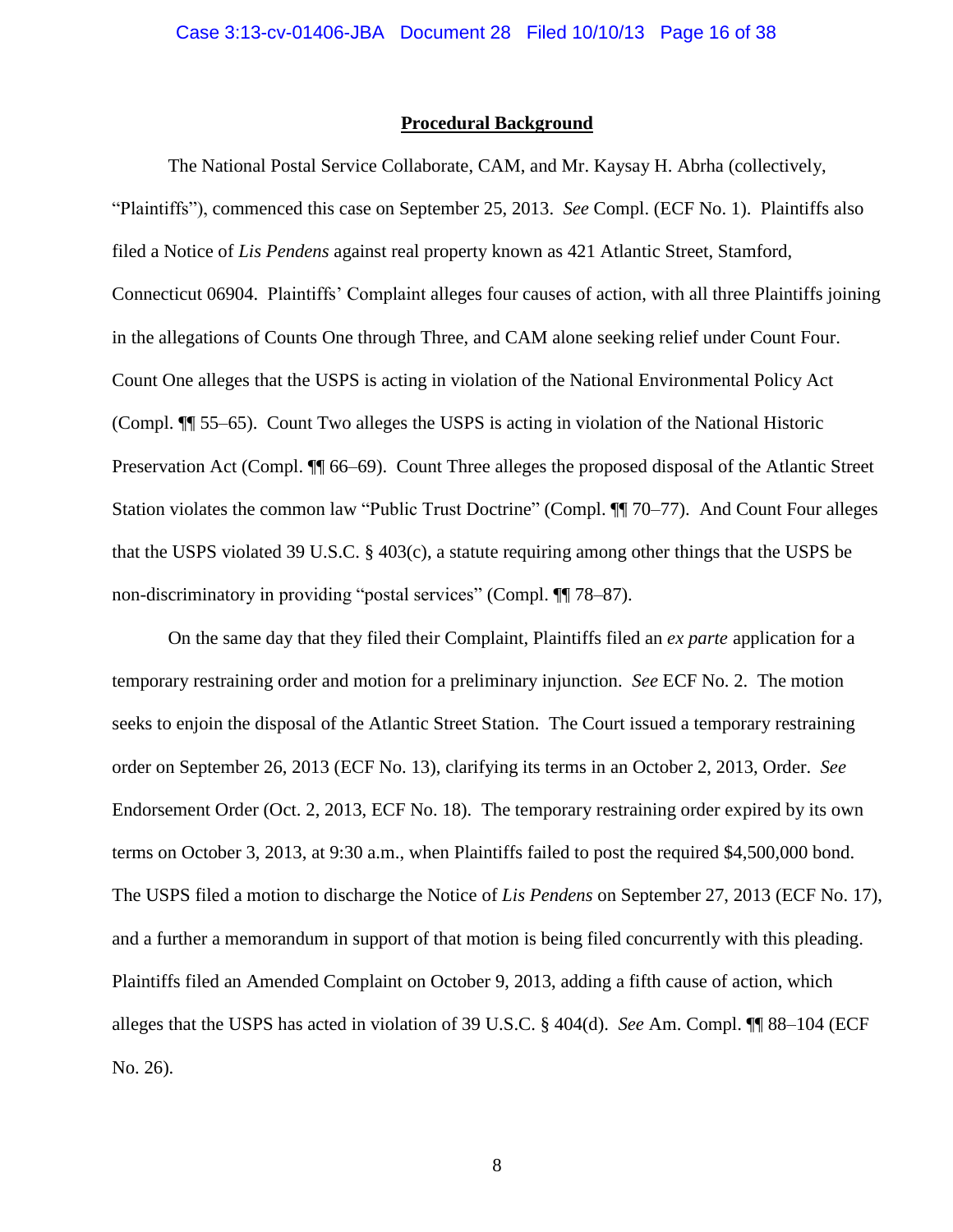#### **Standard of Review**

A preliminary injunction "is one of the most drastic tools in the arsenal of judicial remedies." *Grand River Enter. Six Nations, Ltd. v. Pryor,* 481 F.3d 60, 66 (2d Cir. 2007) (quotations and citation omitted). It is "an extraordinary remedy never awarded as of right," *Winter v. Natural Res. Def. Council, Inc.*, 555 U.S. 7, 24 (2008), and "should not be granted unless the movant, by a clear showing, carries the burden of persuasion." *Mazurek v. Armstrong,* 520 U.S. 968, 972 (1997) (emphasis, marks and citation omitted). "In each case, courts 'must balance the competing claims of injury and must consider the effect on each party of the granting or withholding of the requested relief.'" *Winter*, 555 U.S. at 24 (citation omitted). A plaintiff seeking injunctive relief must establish (1) "that he is likely to suffer irreparable harm in the absence of preliminary relief"; (2) "that he is likely to succeed on the merits" of his claims; (3) "that the balance of equities tips in his favor"; and (4) "that an injunction is in the public interest." *Id.* at 20 (citations omitted). The party seeking the injunction must demonstrate all four factors. *See id.*

With respect to the second factor, the United States Court of Appeals for the Second Circuit has provided for a slightly different standard in some cases. *See Red Earth LLC v. United States*, 657 F.3d 138, 143 (2d Cir. 2011) (quotation omitted) (party may be entitled to injunctive relief if they show "'a serious question going to the merits . . . with a balance of hardships tipping decidedly in the plaintiff's favor.'"). Regardless, if the preliminary injunction "'will affect government action taken in the public interest pursuant to a statutory or regulatory scheme,' it 'should be granted only if the moving party meets the more rigorous likelihood-of-success standard.'" *Id.* at 143.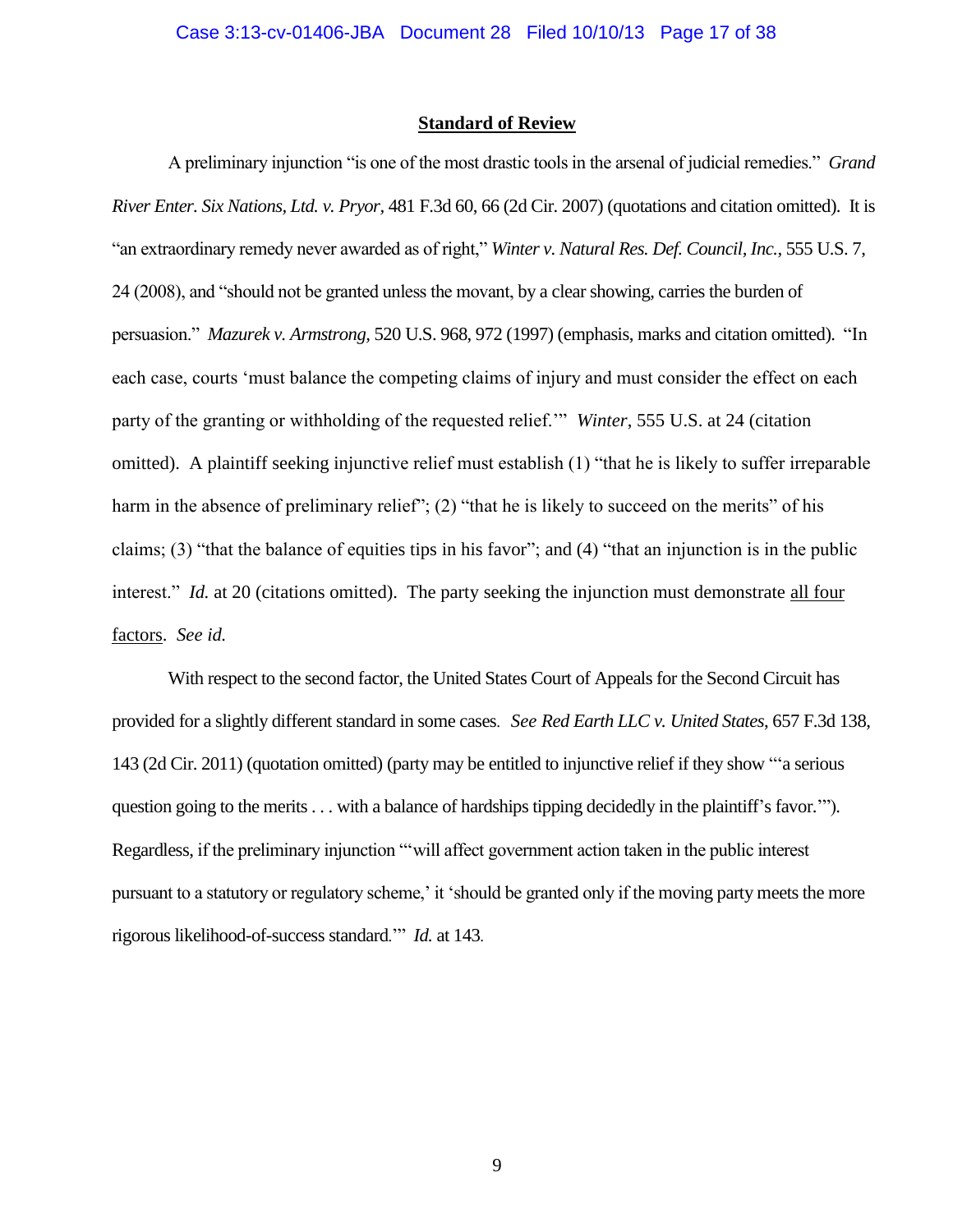#### **Argument**

Plaintiffs' request to halt the disposal of the Atlantic Street Station should be rejected.

Plaintiffs have not demonstrated that any of the four factors necessary for injunctive relief are present here. Most notably, Plaintiffs have not shown an immediate and irreparable harm should the disposal proceed, and the motion should be denied on that basis alone. Plaintiffs also are unlikely to prevail on the merits of their claims. The USPS made reasonable conclusions under the National Environmental Policy Act and National Historic Preservation Act, which are entitled to deference. And, as the Court has already recognized, Plaintiffs' public trust and discrimination claims are "dubious" at best. *See*  Mem. of Decision Granting Plaintiffs' Ex Parte Application for Temporary Restraining Order at 2. Finally, both the public interest and the balance of the harms tip strongly in favor of denying the request for a preliminary injunction.

## **I. The Atlantic Street Station Will Remain Largely Intact, and Plaintiffs' Motion for a Preliminary Injunction Must Be Denied Because They Have Not Demonstrated Any Immediate and Irreparable Harm.**

It is well settled in the Second Circuit that irreparable harm is "the single most important prerequisite for the issuance of a preliminary injunction," *Rodriquez v. DeBuono*, 175 F.3d 227, 233– 34 (2d Cir. 1999), and that "[a] showing of irreparable harm is essential to the issuance of a preliminary injunction." *Shapiro v. Cadman Towers, Inc.,* 51 F.3d 328, 332 (2d Cir. 1995); *Faiveley Transp. Malmo AB v. Wabtec Corp.,* 559 F.3d 110, 118 (2d Cir. 2009) (internal quotation marks omitted). "To satisfy the irreparable harm requirement, Plaintiffs must demonstrate that absent a preliminary injunction they will suffer 'an injury that is neither remote nor speculative, but actual and imminent,' and one that cannot be remedied 'if a court waits until the end of trial to resolve the harm.'" *Grand River,* 481 F.3d at 66. Because Plaintiffs have failed to demonstrate that they will suffer any irreparable harm from the USPS's disposal of the Atlantic Street Station, the Court need go no further in its assessment of the preliminary injunction factors here.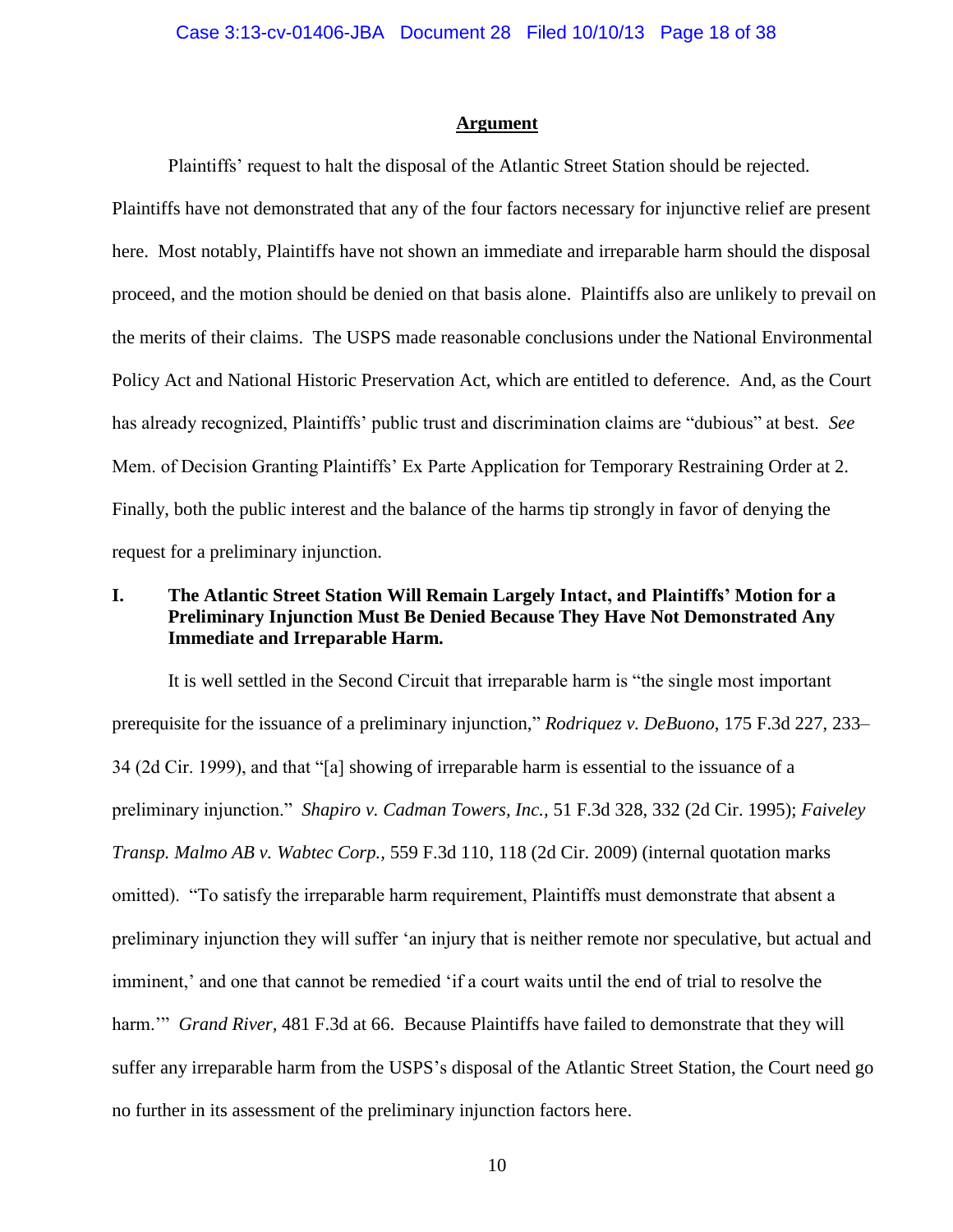#### Case 3:13-cv-01406-JBA Document 28 Filed 10/10/13 Page 19 of 38

As an initial matter, Plaintiffs' motion should be denied because that they have not made any serious attempt to meet their burden. Plaintiffs' attempted showing of irreparable harm amounts to six sentences. *See* Pls.' Mem. ¶ 48. There are no accompanying affidavits or details on how those alleged imminent harms are manifested. Vague, theoretical, and conclusory harms cannot form the basis for granting the "extraordinary and drastic" remedy afforded by a preliminary injunction. *See, e.g., Jayaraj v. Scappini*, 66 F.3d 36, 40 (2d Cir. 1995) (evidence of "speculative and attenuated injuries" insufficient for preliminary injunction).

The alleged harms that Plaintiffs do identify are neither immediate nor irreparable. Plaintiffs claim harm from (1) the loss of title to real estate, and (2) the destruction of the historic building. *See*  Pls.' Mem. ¶ 48. With respect to the loss of title, there is no harm for the Court to prevent—Plaintiffs do not hold title to the Atlantic Street Station. With respect to the destruction of property, Plaintiffs simply misinterpret the facts. The USPS's deed for the property transfer includes a Preservation Covenant. Harper Decl. ¶ 3. That Covenant requires the grantee to maintain and preserve the exterior of the building, and requires permission from the State Historic Preservation Office before any construction occurs that would affect the building's historic features. Preservation Covenant ¶¶ 1, 2 (Ex. 1 to Harper Decl.). The property's historic features fall squarely within the Covenant's scope. *Compare* National Register for Historic Places Inventory Form – Nomination Form at 3 (Ex. 1 to Rouse Aff.) (identifying historic architectural features of the Atlantic Street Station) *with* Preservation Covenant ¶¶ 1, 2 (Ex. 1 to Harper Decl.) (allowing no exterior construction, alteration, or rehabilitation that would affect historic features). Plaintiffs' brief and Complaint allege that there are Tiffany and Co. brass plates in the building. *See* Pls.' Mem. ¶ 4; Compl. ¶ 13. But, according to an independent historical expert, if the brass items were among the building's original furnishings, they are no longer present. *See* Aff. of Cece Saunders ("Saunders Aff.") ¶¶ 3, 4. Even if construction were going to affect the building's historic attributes, Plaintiffs have not demonstrated that construction is

11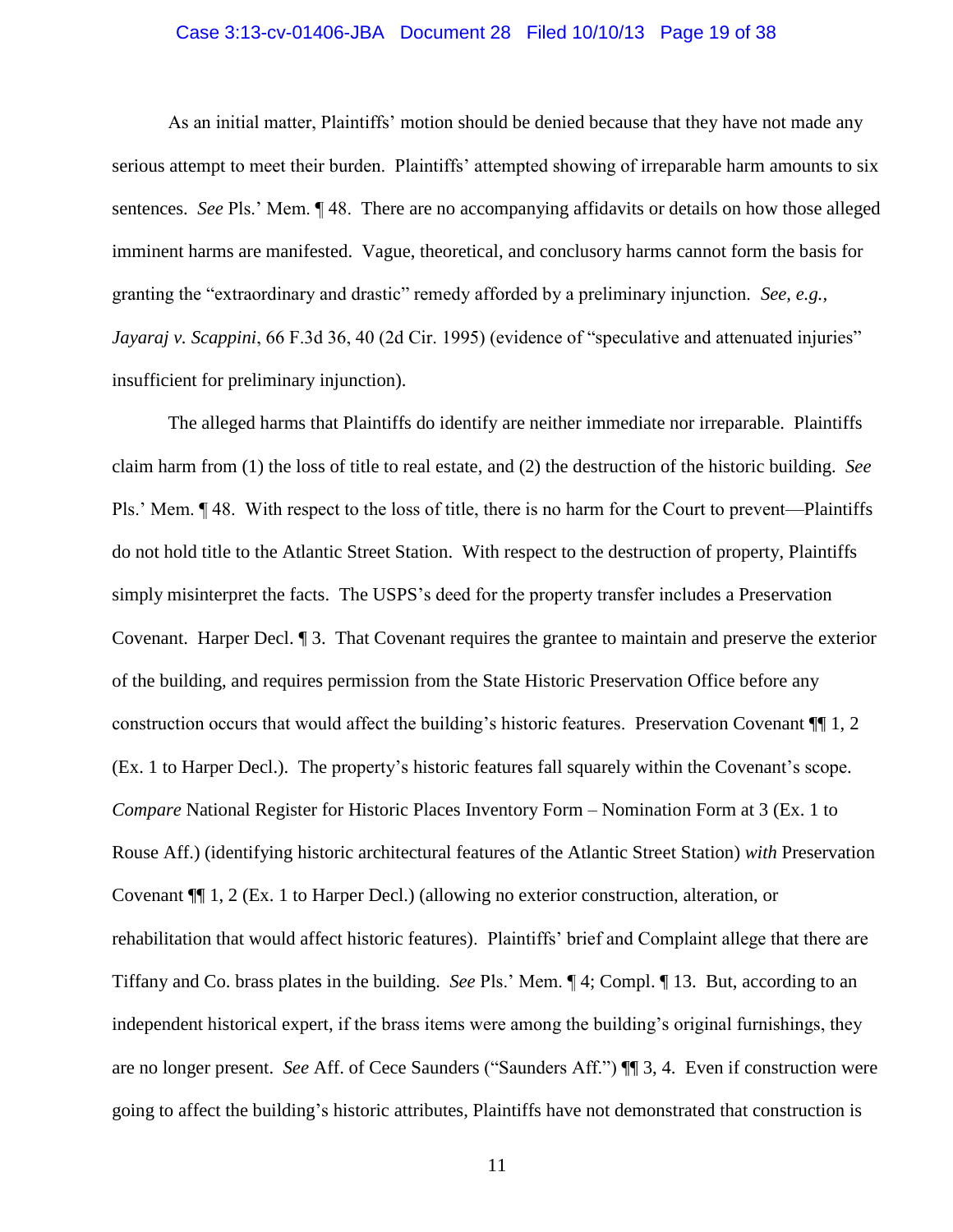## Case 3:13-cv-01406-JBA Document 28 Filed 10/10/13 Page 20 of 38

imminent or that it will occur during the pendency of this litigation. Thus, any concerns about changes to the skyline or increased vehicular and truck traffic (*see* Pls.' Mem. ¶ 39) cannot form the basis for preliminary injunctive relief.<sup>2</sup>

Plaintiffs also allude to a potential irreparable harm from what they view as a faulty review process under the National Environmental Policy Act. *See* Pls.' Mem. ¶ 48. As discussed below, Plaintiffs have not shown any noncompliance by the USPS with its legal obligations. Even if they had, an injunction cannot be granted based solely on procedural noncompliance. *See Monsanto Co. v. Geertson Seed Farms,* 130 S. Ct. 2743, 2757 (2010) (rejecting presumption that injunction is the proper remedy for a NEPA violation); *Weinberger v. Romero-Barcelo*, 456 U.S. 305, 313 (1982) ("a federal judge sitting as chancellor is not mechanically obligated to grant an injunction for every violation of law"); *Amoco Prod. Co. v. Vill. of Gambell*, 480 U.S. 531, 542 (1987); *Town of Huntington v. Marsh*, 884 F.2d 648, 653 (2d. Cir. 1989) ("[A] threat of irreparable injury must be proved, not assumed, and may not be postulated *eo ipso* on the basis of procedural violations of NEPA."). Plaintiffs have not alleged an imminent, irreparable harm sufficient to prevent the disposal of the Atlantic Street Station. *See Winter*, 555 U.S. at 22. The Court should deny Plaintiffs' motion on this basis alone.

## **II. Plaintiffs Have Not Demonstrated that They Are Likely to Succeed on the Merits of Their Claims.**

Plaintiffs are also not likely to succeed on any of their five claims. Indeed, Plaintiffs' motion is largely devoid of any argument on the merits at all. *See* Pls.' Mem. ¶¶ 49–54. In its Order granting the temporary restraining order, the Court stated that it believed Counts One and Two stated "colorable federal question claims." Mem. of Decision Granting Plaintiffs' Ex Parte Application for Temporary Restraining Order at 4. Even if colorable claims, however, the administrative record will demonstrate that the USPS made reasoned conclusions regarding any effects to the environment or

 $\overline{a}$ 

 $2$  Plaintiffs inability to show any immediate and irreparable harm to the environment or historic properties also raises serious concerns about their standing to bring Count One (National Environmental Policy Act) and Count Two (National Historic Preservation Act).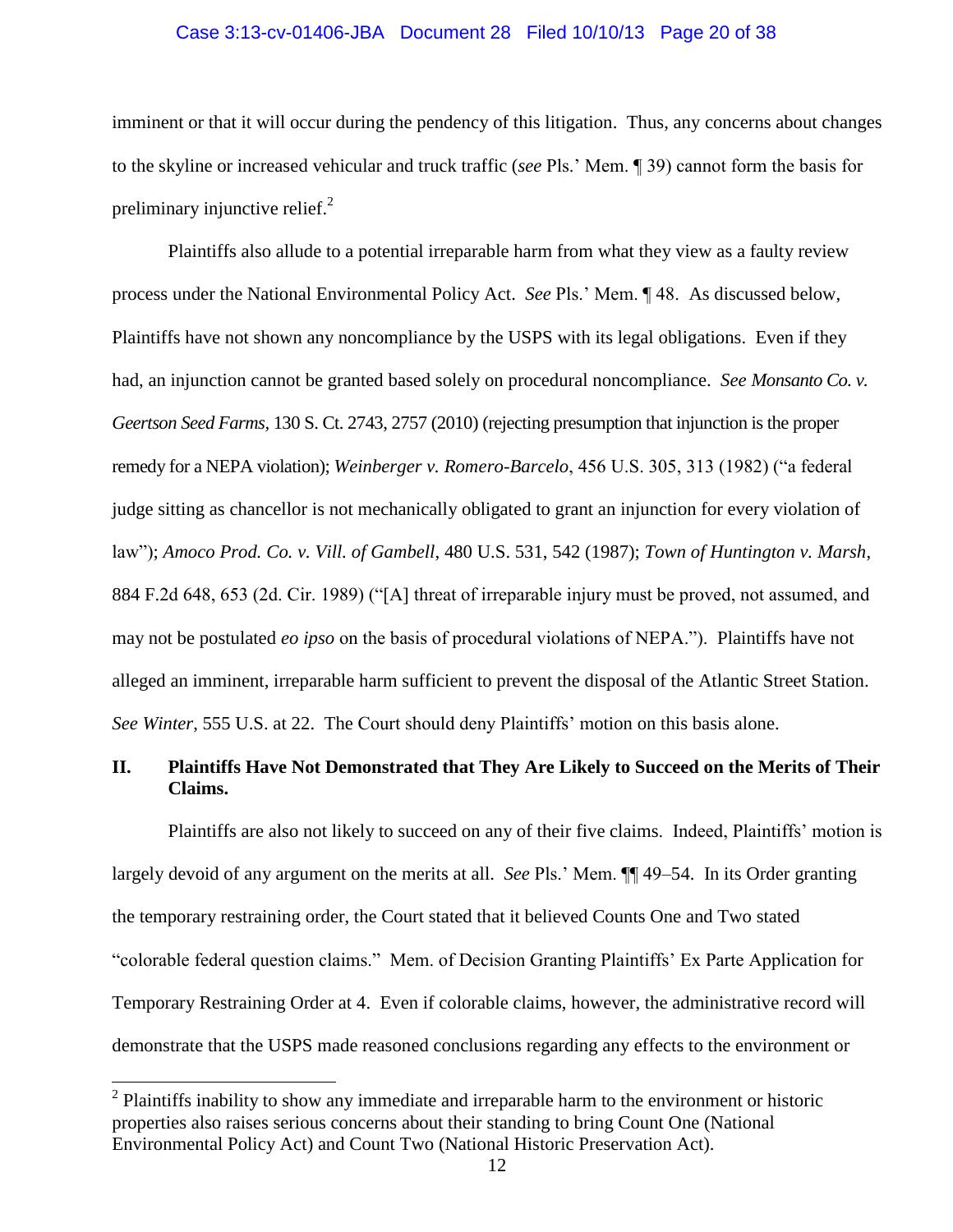historic properties. The remaining claims, as the Court aptly previewed, are not likely to survive a motion to dismiss.

## **A. The Standard of Review Contained in the Administrative Procedure Act, 5 U.S.C. § 706(2), Applies to the Court's Review of the Postal Service's Actions Under NEPA and Section 106 of the NHPA.**

The USPS's status as a unique government entity has implications for the Court's review of Counts One (NEPA) and Two (Section 106 of the National Historic Preservation Act). Congress has provided that "no Federal law[s] dealing with public or Federal contracts, property, works, officers, employees, budgets, or funds" apply to the USPS. 39 U.S.C. § 410(a). Despite § 410(a), the Second Circuit has determined that NEPA applies to the USPS. *See Chelsea Neighborhood Ass'ns v. U.S. Postal Serv.*, 516 F.2d 378, 383–86 (2d Cir. 1975). And, even though § 410(a) explicitly references the Administrative Procedure Act (APA) among the statutes that do not apply to the USPS, the court determined that the proper standard for judging the sufficiency of the USPS's compliance with NEPA is that found in Section 706(2)(a) of the APA. *See Chelsea Neighborhood Ass'ns*, 516 F.2d at 387 n.23. Under that standard, the question before this Court is whether the USPS's actions under NEPA were "arbitrary, capricious, an abuse of discretion, or otherwise not in accordance with the law." 5 U.S.C. § 706(2)(A).

Agency action is arbitrary and capricious if an agency "has relied on factors which Congress had not intended it to consider, entirely failed to consider an important aspect of the problem, offered an explanation for its decision that runs counter to the evidence before the agency, or is so implausible that it could not be ascribed to a difference in view or the product of agency expertise." *Nat'l Assoc. of Home Builders v. Defenders of Wildlife*, 551 U.S. 644, 658 (2007). Thus, "[t]he ultimate standard of review is a narrow one. The court is not empowered to substitute its judgment for that of the agency." *Citizens to Pres. Overton Park v. Volpe*, 401 U.S. 402, 416 (1971); *see City of New York v. Shalala*, 34 F.3d 1161, 1167 (2d Cir. 1994). The reviewing court's task is to determine "whether the [agency's]

13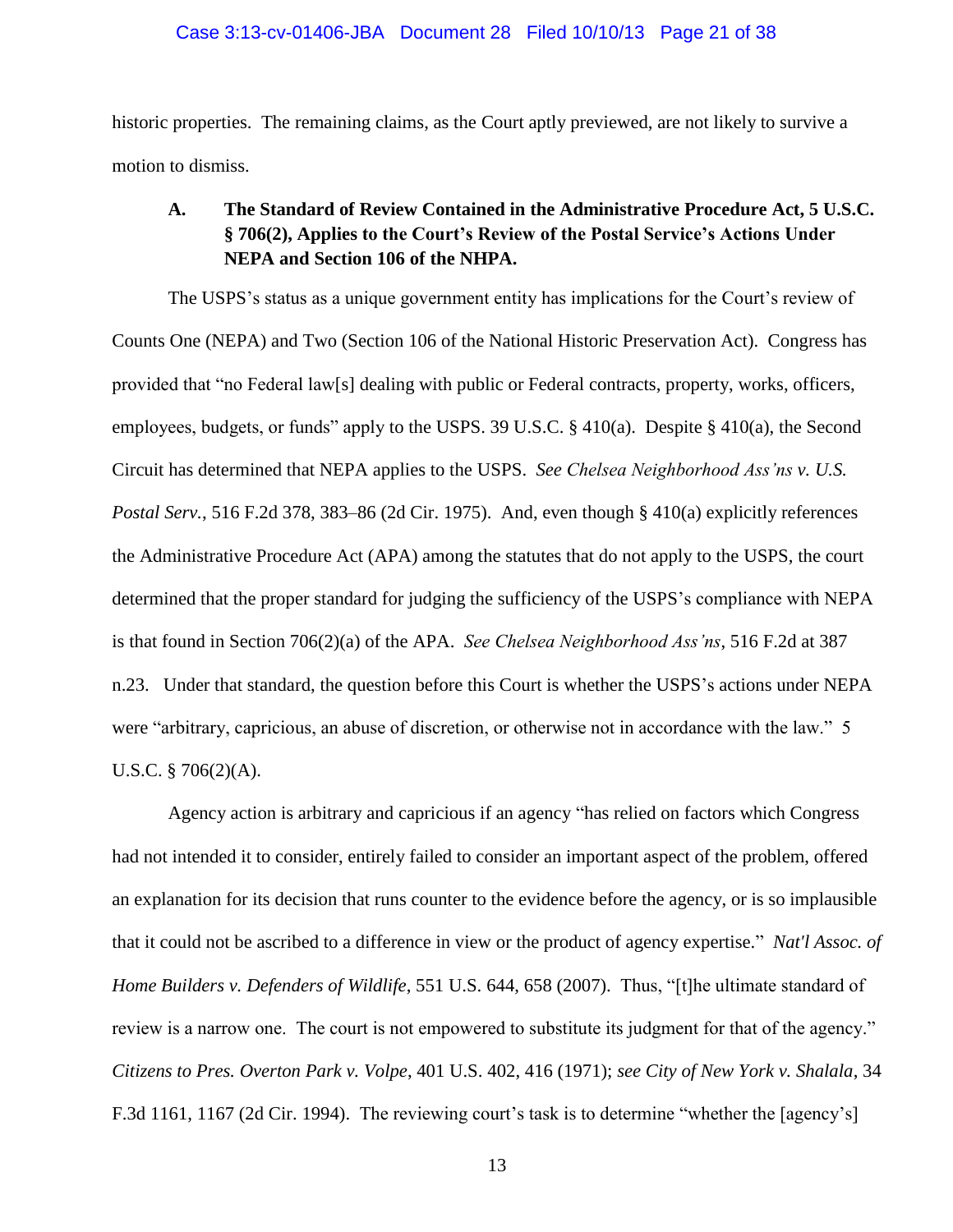#### Case 3:13-cv-01406-JBA Document 28 Filed 10/10/13 Page 22 of 38

decision was based on a consideration of the relevant factors and whether there has been a clear error of judgment." *Overton Park*, 401 U.S. at 416; *see Marsh v. Or. Natural Res. Council*, 490 U.S. 360, 378 (1989). Review under the "arbitrary and capricious" standard is "highly deferential" and "agency action is presumed to be valid." *Oneida Indian Nation of N.Y. v. Clark*, 593 F. Supp. 257, 262 (N.D.N.Y. 1984) (citing *Environmental Defense Fund v. Costle,* 657 F.2d 275, 283 (D.C.Cir.1981)). The Court's review is limited to the agency's administrative record, 3 *Blassingame v. Sec'y of Navy*, 811 F.2d 65, 72 (2d Cir. 1987), and there is a strong presumption in favor of upholding decisions where agencies have acted within their scope of agency expertise. *Marsh*, 490 U.S. at 376–78.

Unlike with NEPA, the Second Circuit has not considered the impact of § 410(a) with respect to Section 106 of the National Historic Preservation Act (NHPA). The USPS does not believe that Congress intended in § 410(a) that the requirements of the NHPA apply to the USPS's disposition of real property, as is being challenged in this case. Instead, the USPS has adopted, on a voluntary basis, a policy of following the procedures set forth in Section 106 when undertaking real property disposals. *See, e.g.,* 39 C.F.R. § 241.4(d). According to that policy, the USPS undertook a review here of potential effects on historic properties. As detailed below, the USPS's voluntary review of adverse effects to historic properties complied with what would have been required under Section 106. For the purposes of the preliminary injunction and because the USPS complied fully with that which Section 106 would have required, the USPS reserves, and does not advance at this time, its

l

<sup>&</sup>lt;sup>3</sup> On the merits, the Court's review of Plaintiffs' NEPA and NHPA challenges will be limited to the administrative record of the agency decision at issue Camps v. Pitts, 411 U.S. 138, 142 (1973) ("[T]he focal point for judicial review should be the administrative record already in existence, not some new record made initially in reviewing court."). At present, the Court has before it only a partial record. When considering technical information, a court may consider declarations that explain the information contained in the record. In assessing a motion for a preliminary injunction, a court is not confined to the record in assessing claims of injury. Defendant's declarations are offered to explain technical information in the partial record that is now before the Court, respond to Plaintiffs' declarations, and respond to Plaintiffs' assertions of injury.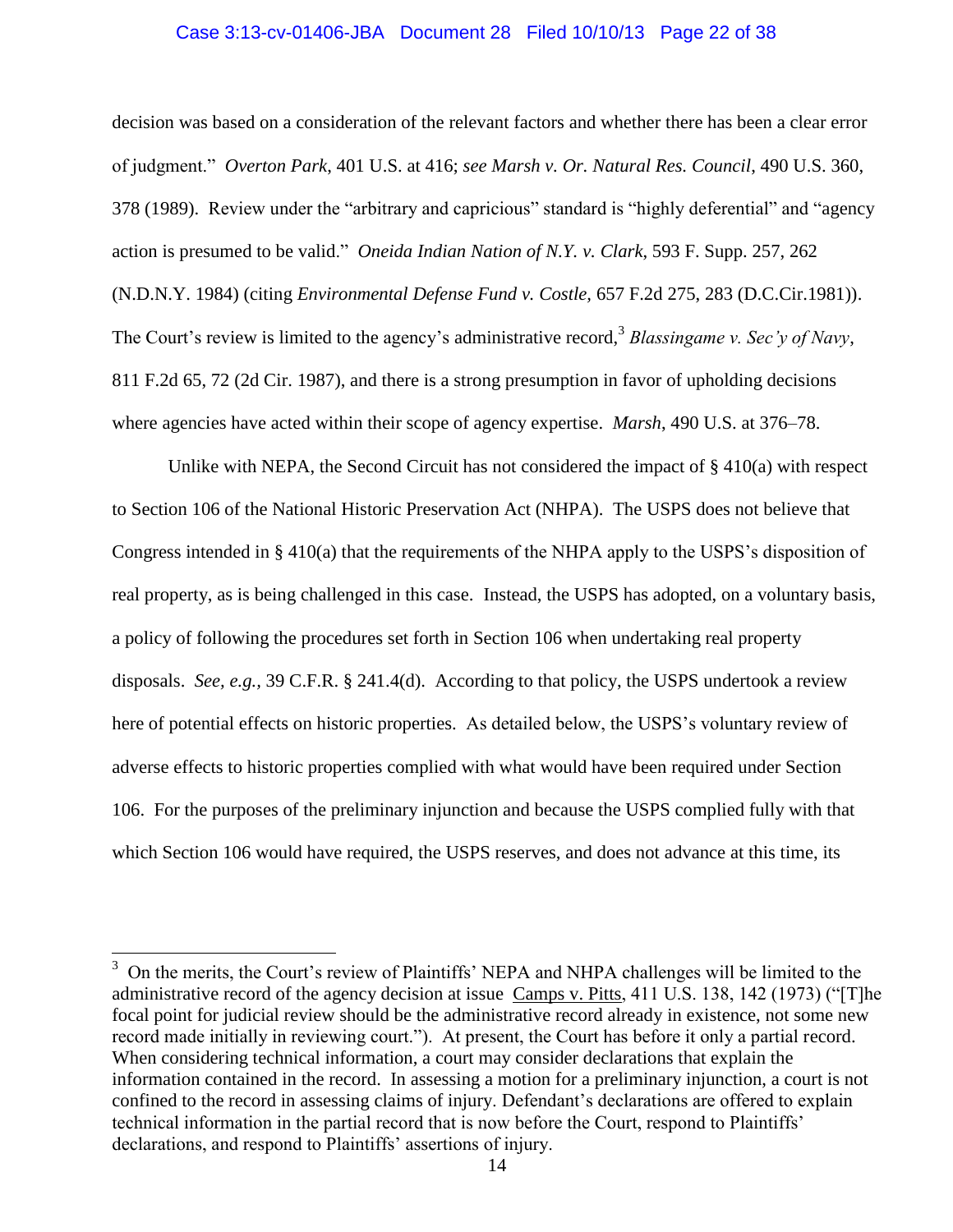## Case 3:13-cv-01406-JBA Document 28 Filed 10/10/13 Page 23 of 38

argument that the NHPA does not apply to the USPS in the first instance, so no cause of action exists through which a party could challenge that compliance.

As with NEPA, courts review agency actions pursuant to the NHPA based on the standard of review found in the APA, 5 U.S.C. § 706(2). *Karst Envtl. Educ. & Prot., Inc. v. E.P.A.*, 475 F.3d 1291, 1295 (D.C. Cir. 2007). There is no reason why the USPS's compliance should be reviewed under a different standard than that which applies to every other federal agency. Courts have routinely held that the arbitrary and capricious standard is applicable to judicial review of the USPS's actions, including, as noted above, under NEPA. *See Chelsea Neighborhood Ass'ns*, 516 F.2d at 387 n.23 (applying arbitrary and capricious standard of review); *Maryland-National Capital Park and Planning Comm'n v. U.S. Postal Serv.*, 487 F.2d 1029, 1039 (D.C. Cir. 1973) (same); *Landmark West! v. U.S. Postal Serv.*, 840 F. Supp. 994, 1003–04 (S.D.N.Y. 1993) (same); *Stewart v. U.S. Postal Serv.*, 508 F. Supp. 112, 115 (N.D. Cal. 1980) (same). The same should be true for any judicial review under Section 106.

#### **B. The Postal Service Complied with Its NEPA Obligations.**

Plaintiffs are unlikely to prevail on Count One, which alleges violations of NEPA. The USPS reasonably concluded that a Categorical Exclusion under NEPA applied to the Atlantic Street Station disposal. Thus, neither an Environmental Assessment or Environmental Impact Statement was required. Because the USPS's application of a Categorical Exclusion to the Atlantic Street Station disposal is entitled to deference, Plaintiffs have failed to demonstrate that they are likely to succeed on the merits of their NEPA claims.

#### **1. The Postal Service's Responsibilities Under NEPA.**

Congress passed NEPA to focus governmental and public attention on the potential environmental effects of any proposed "major federal action." *See* 42 U.S.C. § 4332(2)(C); *Marsh*, 490 U.S. at 371. Council on Environmental Quality regulations, 40 C.F.R. §§ 1500–1508, provide

15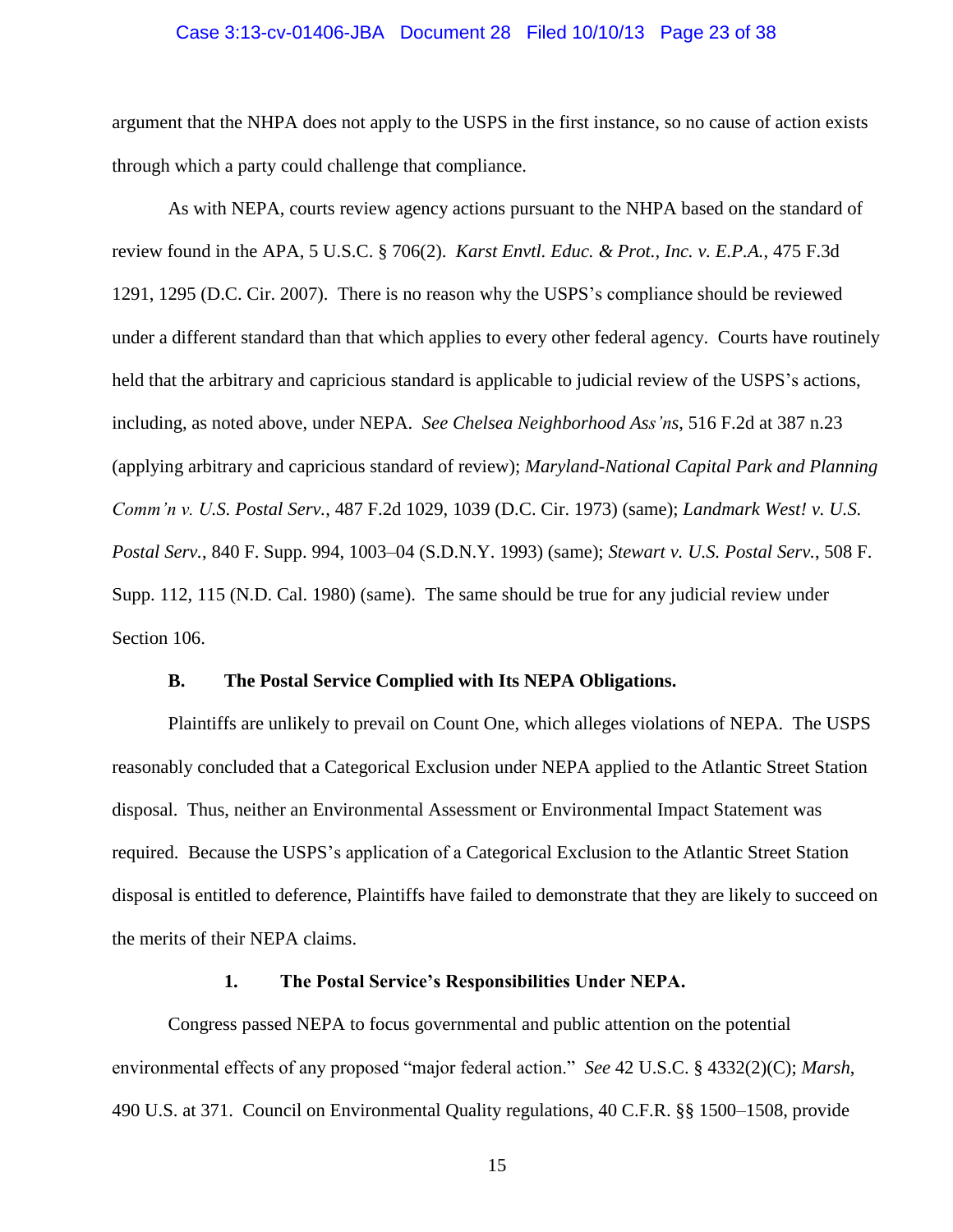## Case 3:13-cv-01406-JBA Document 28 Filed 10/10/13 Page 24 of 38

guidance in applying NEPA. *See Robertson v. Methow Valley Citizens Council*, 490 U.S. 332, 349–53 (1989). The USPS has further promulgated NEPA regulations specific to the USPS's actions. *See* 39 C.F.R. Part 775.

NEPA is an "essentially procedural" statute. *Vt. Yankee Nuclear Power Corp. v. Natural Res. Def. Council, Inc.*, 435 U.S. 519, 558 (1978); *see Natural Res. Def. Council, Inc. v. F.A.A.*, 564 F.3d 549, 556 (2d. Cir. 2009). The statute does not mandate particular results, but instead prescribes a process to ensure that federal decision-makers consider, and that the public is informed about, a proposed action's potential environmental consequences. *See Winter*, 555 U.S. at 23; *Robertson*, 490 U.S. at 350; *Balt. Gas & Elec. Co. v. Natural Res. Def. Council, Inc.*, 462 U.S. 87, 97–98 (1983). To achieve those twin aims, NEPA requires federal agencies to prepare an Environmental Impact Statement ("EIS") for any major federal action "significantly affecting the quality of the human environment." 42 U.S.C. § 4332(2)(C). In instances where the need for an EIS is not evident from the outset, agencies can use an Environmental Assessment to determine if a proposal's potential effects would be "significant" and therefore require an EIS. *See* 40 C.F.R. § 1501.4(b), (c). To reduce paperwork and avoid delay (40 C.F.R. §§ 1500.4(p), 1500.5(k)), federal agencies are encouraged to identify categories of actions "which do not individually or cumulatively have a significant effect on the human environment . . . and for which, therefore, neither an environmental assessment nor an environmental impact statement is required." 40 C.F.R. § 1508.4. These are referred to as "Categorical Exclusions." *See id.*

Under its NEPA regulations, the USPS has categorically excluded certain classes of actions from these requirements, because the USPS "has determined [those actions] do not individually or cumulatively have a significant impact on the human environment." 39 C.F.R. § 775.6(a). These include:

Acquisition and disposal through sale, lease, transfer or exchange of real property that does not involve an increase in volumes, concentrations, or discharge rates of wastes, air

16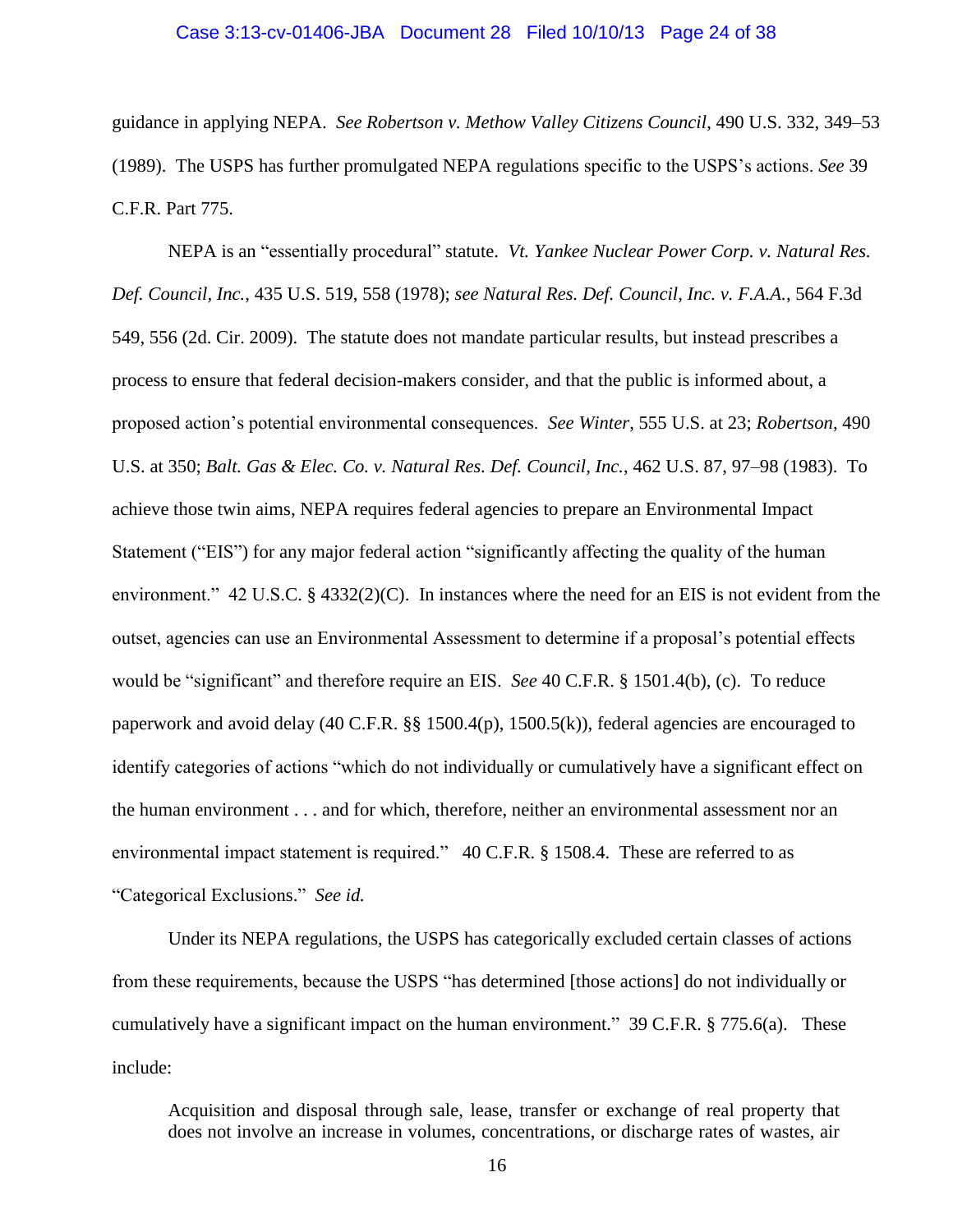emissions, or water effluents, and that under reasonably foreseeable uses, have generally similar environmental impacts as compared to those before the acquisition or disposal.

39 C.F.R. § 775.6(e)(8).

## **2. The Postal Service Reasonably Determined that the Disposal of Atlantic Street Station Met the Requirements in the Categorical Exclusion Found at 39 C.F.R. § 775.6(e)(8), and No Further NEPA Review Was Necessary.**

With respect to the Atlantic Street Station disposal, the USPS applied its NEPA regulations and concluded, following its environmental review procedures, that the Categorical Exclusion in 39 C.F.R. § 775.6(e)(8) applied. Parrish Decl. ¶ 11. The USPS was therefore not required to conduct either an Environmental Assessment or an Environmental Impact Statement. *See* 40 C.F.R. § 1508.4.

Plaintiffs do not dispute that the Categorical Exclusion in 39 C.F.R. § 775.6(e)(8) applies on its face; the action in question is certainly a "disposal through sale, lease, transfer, or exchange of real property." The use of Categorical Exclusions is entirely appropriate under NEPA. *See* 40 C.F.R. §§ 1500.4(p), 1500.5(k), 1501.4(a); *Concerned Citizens of Chappaqua v. U.S. Dep't of Transp.*, 579 F. Supp. 2d 427, 433–34 (S.D.N.Y. 2008). Plaintiffs nonetheless argue that the USPS was required to undertake either an Environmental Assessment or an Environmental Impact Statement. *See* Pls.' Mem.  $\P$  49–53. Plaintiffs are correct that the USPS's regulations recognize that, in the presence of extraordinary circumstances or foreseeable post-transfer uses with environmental impacts different from those before the transfer, the Categorical Exclusion in § 775.6(e)(8) may not apply. *See* 39 C.F.R.  $\S$  775.6(a), 775.6(e)(8). But the USPS considered those possibilities here.

First, USPS staff followed their internal procedures for environmental review, which included a Facilities Environmental Checklist and the hiring of an environmental consultant to complete a report for the facility. Parrish Decl.  $\P$  5, 6; Exs. A & B to Parrish Decl. Specifically, the consultant's report and Checklist identified three potential items that required further consideration: (1) the site's location in a Coastal Zone Management Area; (2) the fact that the site is located within a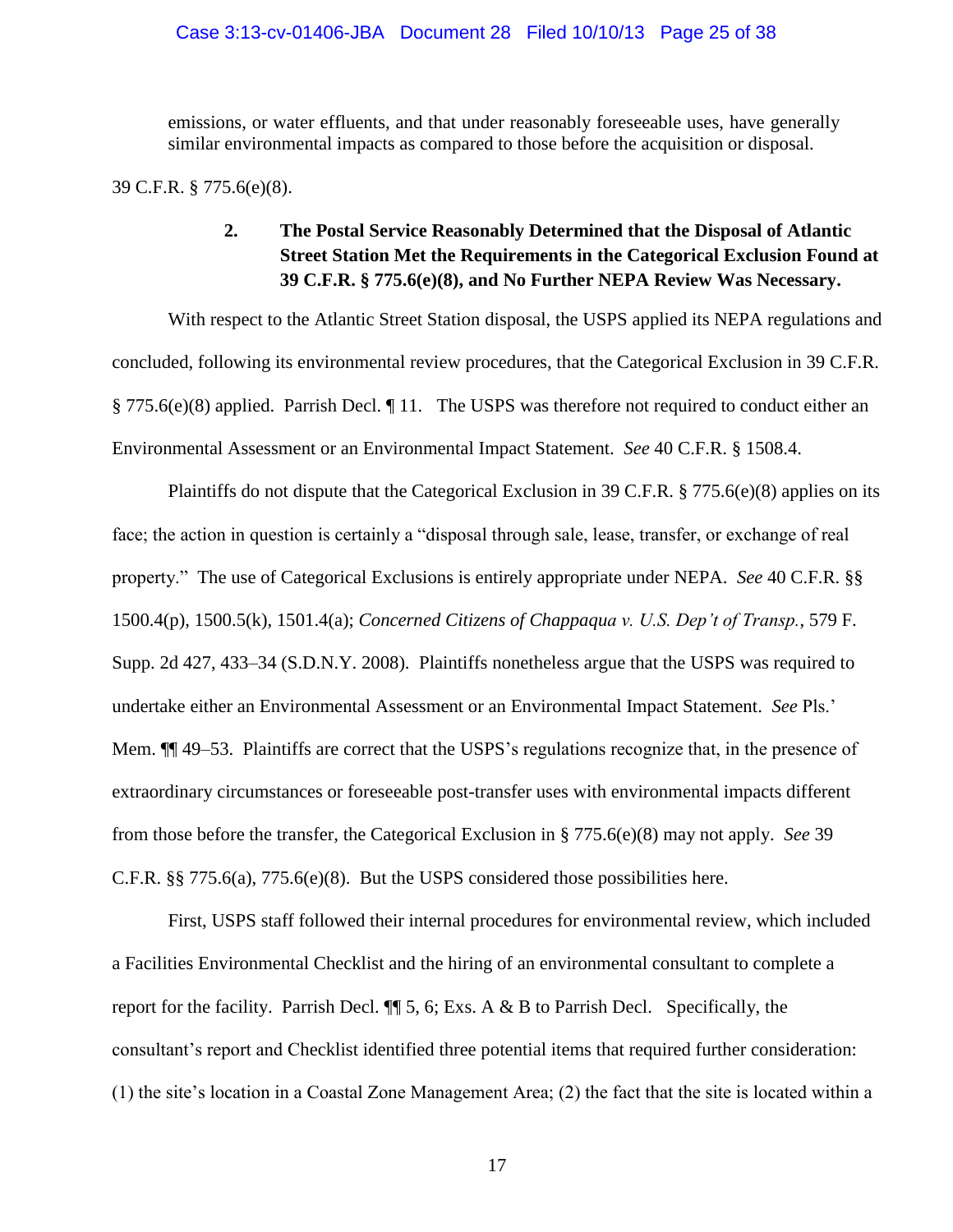## Case 3:13-cv-01406-JBA Document 28 Filed 10/10/13 Page 26 of 38

half-mile of a site listed on the CERCLIS Public Access Database;<sup>4</sup> and (3) that the building was listed on the National Register for Historic Places. Parrish Decl. ¶ 6; Ex. A to Parish Decl. (Facilities Environmental Checklist); *see also* Real Estate Disposal Survey (Attachment B to Ex. B to Parish Decl.). Post Service staff assessed the information identified in the Facilities Environmental Checklist and concluded that no extraordinary circumstances existed that would require further review under NEPA. Parrish Decl.  $\P$  6–10. Second, the USPS concluded that the intended use of the property after transfer would have the same general environmental impacts as it had during its operations as a USPS facility. *See* Parrish Decl. ¶ 10. The Categorical Exclusion in 39 C.F.R. § 775.6(e)(8) therefore applied. *See* Parrish Decl. ¶¶ 10, 11. The USPS's conclusion that the Categorical Exclusion applied here was reasonable based upon the information that was before it, and that conclusion is entitled to deference. *See Suffolk Cnty. v. Sec'y of the Interior*, 562 F.2d 1368, 1383 (2d Cir. 1977); *Concerned Citizens of Chappaqua*, 579 F. Supp. 2d at 434 ("An agency's decision to categorically exclude a proposed project from environmental review 'is entitled to substantial deference.'") (citing *City of New York v. I.C.C.*, 4 F.3d 181, 186 (2d Cir. 1993)).

Plaintiffs' concern regarding cumulative impacts under NEPA is also without merit. *See*  Compl. ¶ 51. "By definition . . . a categorical exclusion does not create a significant environmental effect; consequently, the cumulative effects analysis . . . has already been conducted as a part of the creation of the exclusion." *Utah Envtl. Cong. v. Bosworth*, 443 F.3d 732, 741 (10th Cir. 2006). Further, "cumulative impacts" are environmental impacts that result from the incremental impacts of past, present, and reasonably foreseeable future action. 40 C.F.R. § 1508.7. Plaintiffs have not even attempted to identify what environmental impact of national-scope could possibly occur from the disposal of the Atlantic Street Station.

l

<sup>&</sup>lt;sup>4</sup> The CERCLIS—or Comprehensive Environmental Response, Compensation, and Liability Information System—database is maintained by the U.S. Environmental Protection Agency and contains facilities names and locations for sites listed on the nation's Superfund list under the Comprehensive Environmental Response, Compensation, and Liability Act.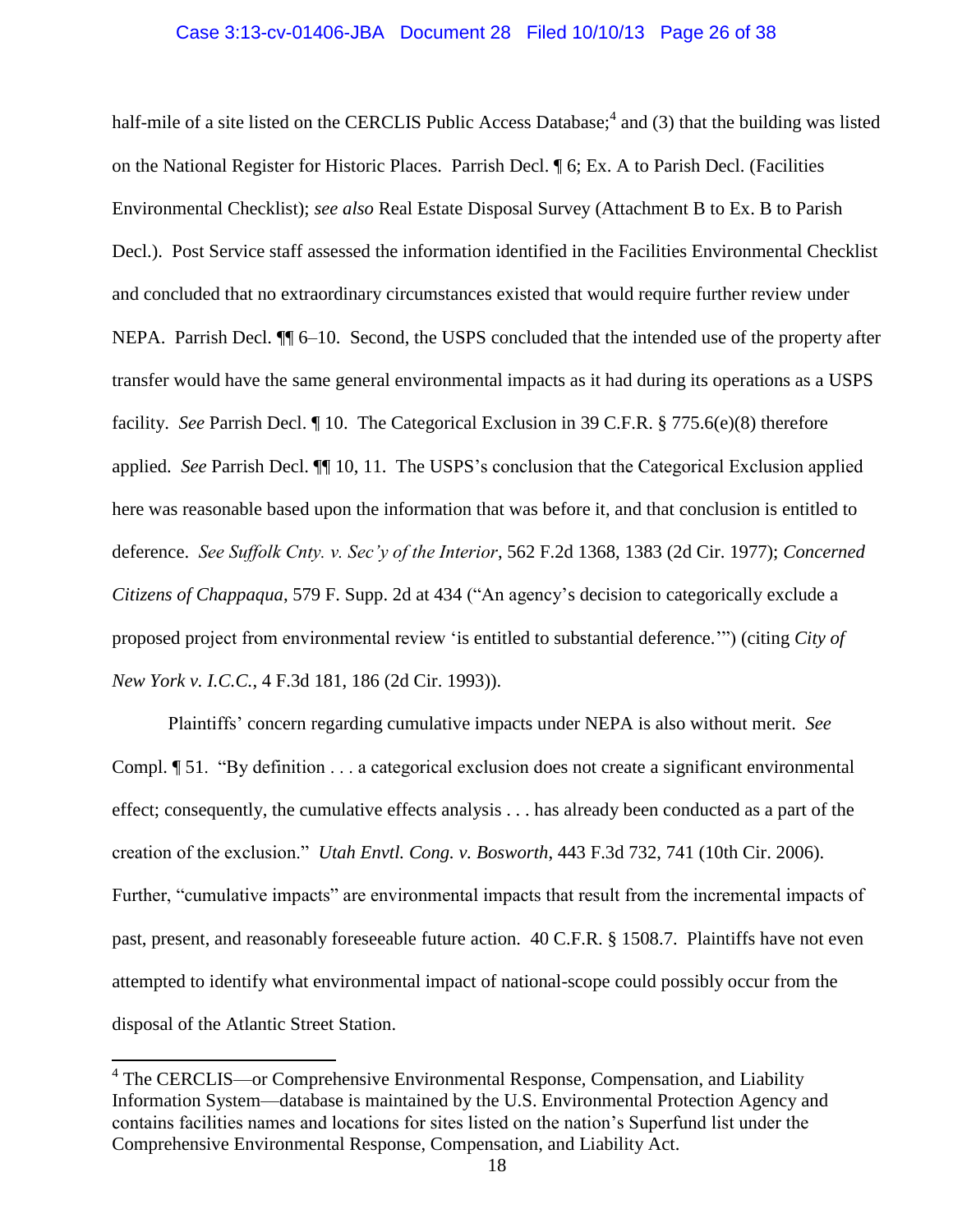## **C. The Postal Service Complied with the Procedural Requirements of Section 106 of the National Historic Preservation Act.**

As with their NEPA claim, Plaintiffs are unlikely to prevail on Count Two, which alleges a violation of Section 106 of the NHPA. Like NEPA, Section 106 is a procedural statute. Here, the USPS determined that the disposal of the Atlantic Street Station would not cause an adverse effect to any historic properties. As Section 106 requires, the USPS submitted its finding of no adverse affect to the State Historic Preservation Officer, who concurred with the determination. Given that concurrence, the USPS complied with Section 106.

## **1. The Applicable Procedural Requirements of Section 106.**

Section 106 of the NHP $A<sup>5</sup>$  requires that federal agencies "having authority to license any undertaking shall, . . . prior to the issuance of any license, . . . take into account the effect of the undertaking on any district, site, building, structure, or object that is included in or eligible for inclusion in the National Register [of Historic Places]." 16 U.S.C. § 470f.<sup>6</sup> Section 106 is "primarily procedural in nature," essentially functioning as a "'stop, look, and listen' provision" to "ensure[ ] that the relevant federal agency will . . . consider the potential impact of that undertaking on surrounding historic places." *Bus. & Residents Alliance of E. Harlem v. Jackson*, 430 F.3d 584, 590–91 (2d Cir. 2005). Section 106 does not mandate any particular outcome in the agency's decision-making, or that the agency acts in a manner that preserves historic properties. *See id.* at 591; *Davis v. Latschar*, 202 F.3d 359, 370 (D.C. Cir. 2000).

l

<sup>&</sup>lt;sup>5</sup> In Count Two of the Complaint, Plaintiffs allege that USPS has failed to comply with Sections 106 and 470 of the NHPA. Compl. ¶ 67. Plaintiffs misunderstand the law. "Section 106" refers to a specific section in Public Law 89-665, in which Congress enacted the NHPA. The statute is codified at 16 U.S.C. §§ 470, *et. seq*. Specifically, Section 106 is codified in 16 U.S.C. § 470f. 16 U.S.C. § 470 contains the Act's short title and Congressional findings.

 $6$  The National Register, maintained by the Keeper of the National Register, 36 C.F.R.  $§$  60.3(f), is "composed of districts, sites, buildings, structures, and objects significant in American history, architecture, archeology, engineering, and culture." 16 U.S.C.  $\S$  470a(a)(1)(A).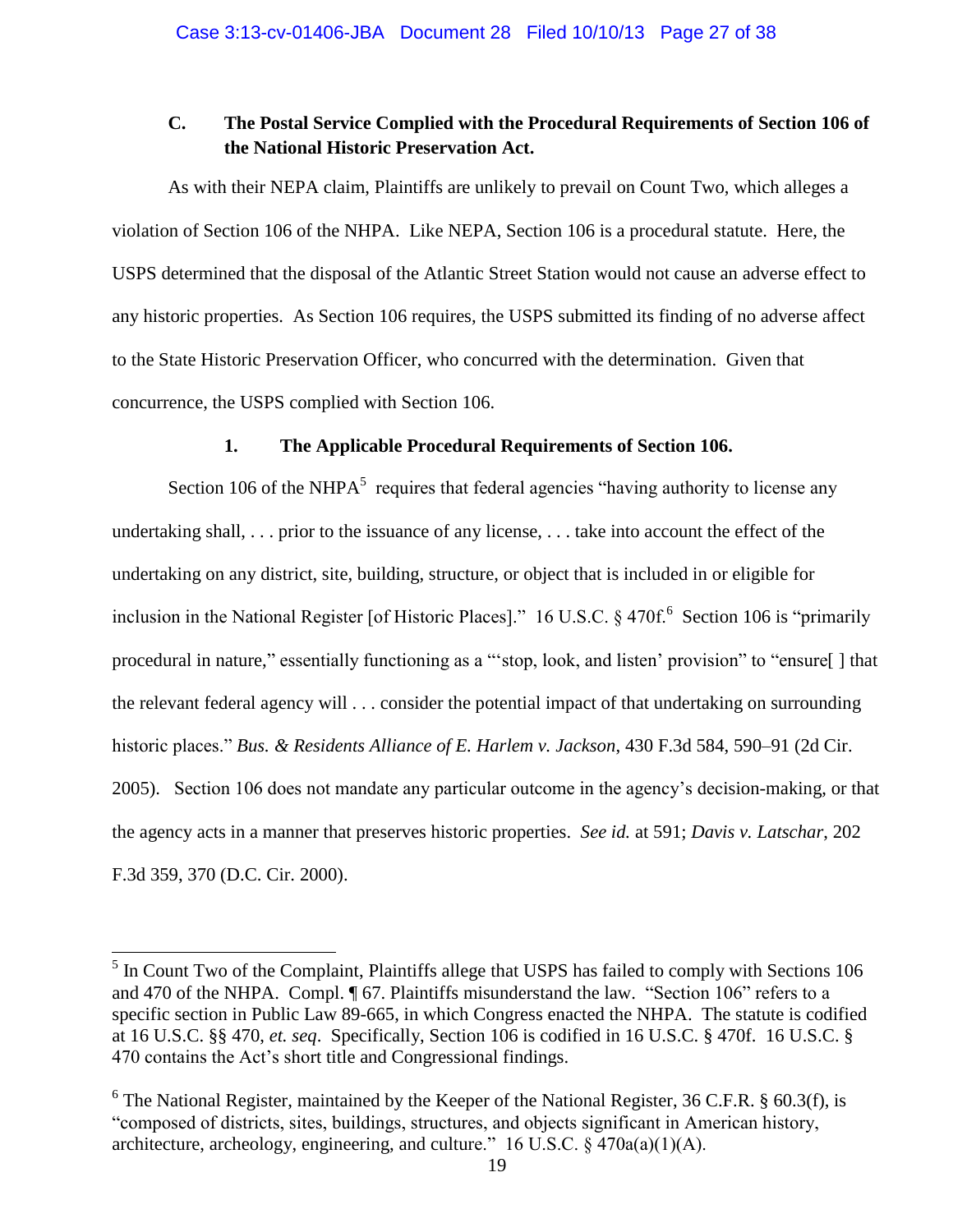## Case 3:13-cv-01406-JBA Document 28 Filed 10/10/13 Page 28 of 38

The Advisory Council on Historic Preservation has promulgated regulations defining how federal agencies meet their responsibilities under Section 106. *See* 16 U.S.C. § 470s; 36 C.F.R. Part 800. The regulations require "consultation among the [agency] and other parties with an interest in the effects of the undertaking on historic properties." 36 C.F.R. § 800.1(a); *see id.* § 800.16(f) (defining "consultation"). This consultation process generally includes three steps. First, the federal agency identifies the "historic properties" within the area of potential effect that are listed or eligible for listing on the National Register. 36 C.F.R. §§ 800.4(b), 800.16(*l*) (defining "historic property"). Second, the agency evaluates the proposed undertaking's effects on those properties. *Id.* § 800.5. Third, if an adverse effect is found, the agency considers measures to avoid, mitigate, or minimize those effects. *Id.* § 800.6. If the agency determines that there are no historic properties present, or that any historic properties present will not be affected by the undertaking, the agency is to provide documentation of that finding to the State Historic Preservation Officer (SHPO). *See id.* § 800.4(d)(1). If the SHPO does not object to that finding within thirty days, the agency's responsibilities under Section 106 have been fulfilled. *Id.* § 800.4(d)(1)(i).

## **2. The Postal Service Reasonably Determined that the Undertaking Would Not Have Any Adverse Effect on Historic Properties, a Conclusion with Which the State Historic Preservation Officer Concurred.**

As an initial matter under Section 106, where the undertaking in question "is a type of activity that does not have the potential to cause effects on historic properties . . . the agency official has no further obligations under Section 106 . . . ." 36 C.F.R. § 800.3(a)(1). Here, the only undertaking would be the USPS's transfer of title to a buyer. That action does not alter the historical attributes of the Atlantic Street Station—nothing about the transfer of title changes the architecture of the building. Therefore, even if Section 106 applied to the USPS, no consultation would be required. *See* 36 C.F.R. § 800.3(a)(1); *see Save Our Heritage, Inc. v. F.A.A.*, 269 F.3d 49, 63 (1st Cir. 2001) (recognizing the regulatory provision).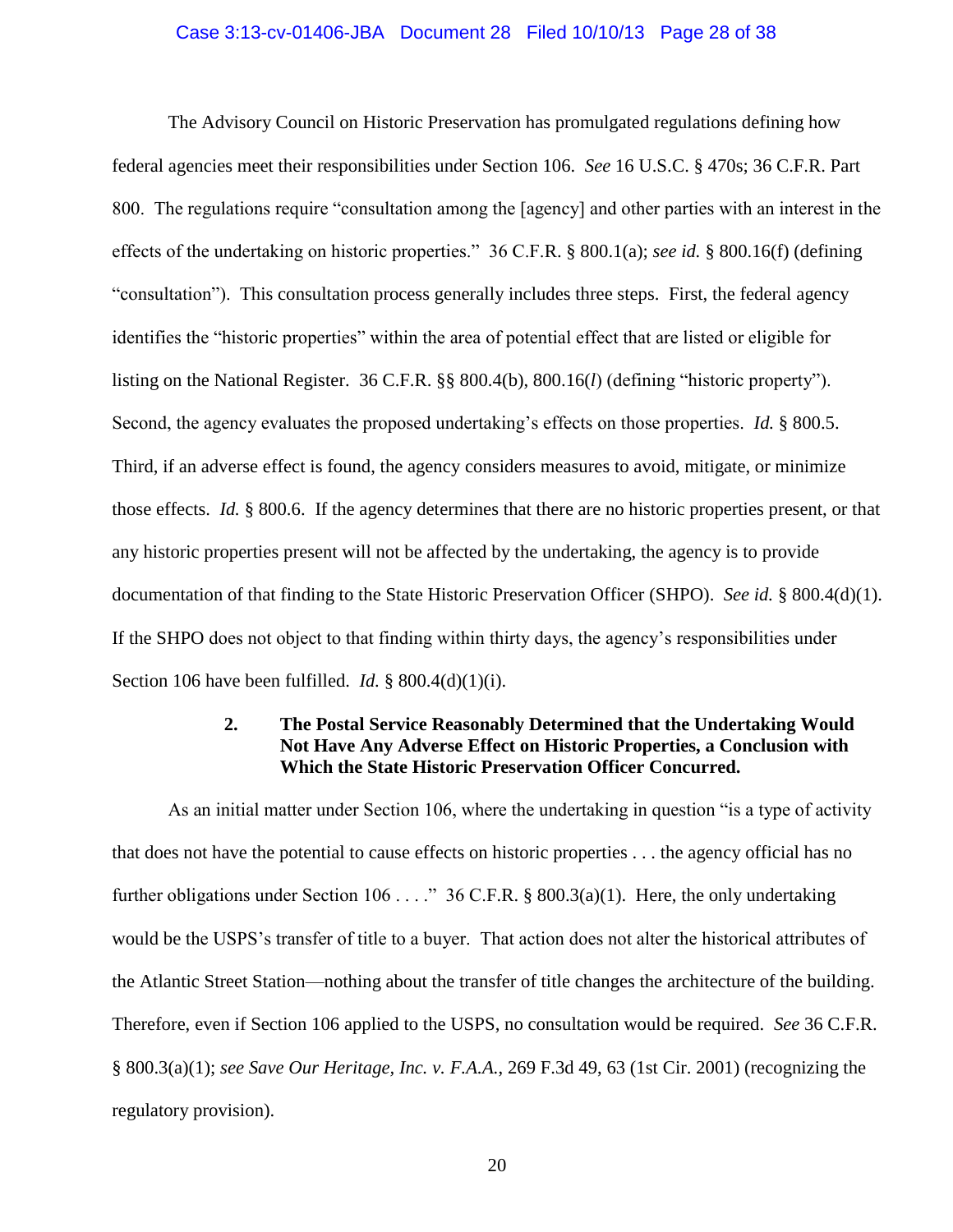#### Case 3:13-cv-01406-JBA Document 28 Filed 10/10/13 Page 29 of 38

Regardless, with respect to the potential Atlantic Street Station disposal, the USPS followed its policy to consider potential adverse effects through Section 106 consultation. USPS staff first engaged the SHPO in 1997, when the disposal of the property was initially considered. Rouse Aff. ¶ 6. This included hiring consultants to prepare historic reports for the property and resulted in a Memorandum of Agreement between the USPS and the SHPO. Rouse Aff. ¶ 6 (referencing Exs. 2 & 3 to Rouse Aff.); Saunders Aff. ¶ 3. Though the planned redevelopment that had formed the basis for the Memorandum of Agreement never materialized, Rouse Aff. ¶¶ 7, 8, the efforts demonstrate that the USPS consulted extensively with the SHPO.

The USPS's consultation efforts continued with the disposal that is the subject of this suit. After considering the disposal and developing a Protective Covenant to protect the Atlantic Street Station's historic features, the USPS determined that the disposal would have no adverse effect. *See*  Rouse Aff. ¶ 11; April 14, 2011, Letter from David P. Rouse to Daniel Forrest at 2 (Ex. 5 to Rouse Aff.). As 36 C.F.R. § 800.4(d)(1) would have required, the USPS presented that finding to the SHPO. Rouse Aff. ¶ 10; Ex. 5 to Rouse Aff. The SHPO concurred, Rouse Aff. ¶ 12; Ex. 6 to Rouse Aff., and the USPS therefore complied with Section 106's requirements. *See* 36 C.F.R. § 800.4(d)(1)(i).

Thus, Plaintiffs' contention that the USPS failed "to document the impact" of the disposal is simply wrong. *See* Pls.' Mem. ¶ 52; Compl. ¶ 67. And Plaintiffs' contention that the USPS failed to minimize or eliminate any impacts misunderstands Section 106. *See* Compl. ¶ 67. Section 106 only requires federal agencies to attempt to resolve adverse effects to historic properties. *See* 36 C.F.R. § 800.6. Here, however, the USPS reasonably determined that there would not be any adverse effects. *See* April 14, 2011, Letter from David P. Rouse to Daniel Forrest at 2 (Ex. 5 to Rouse Aff.). Thus, there was nothing to resolve. Plaintiffs are also mistaken in asserting that no restrictive covenants exist. *See* Compl. ¶ 68. The USPS's deed for property contains a Protective Covenant. Harper Decl.  $\P$  3.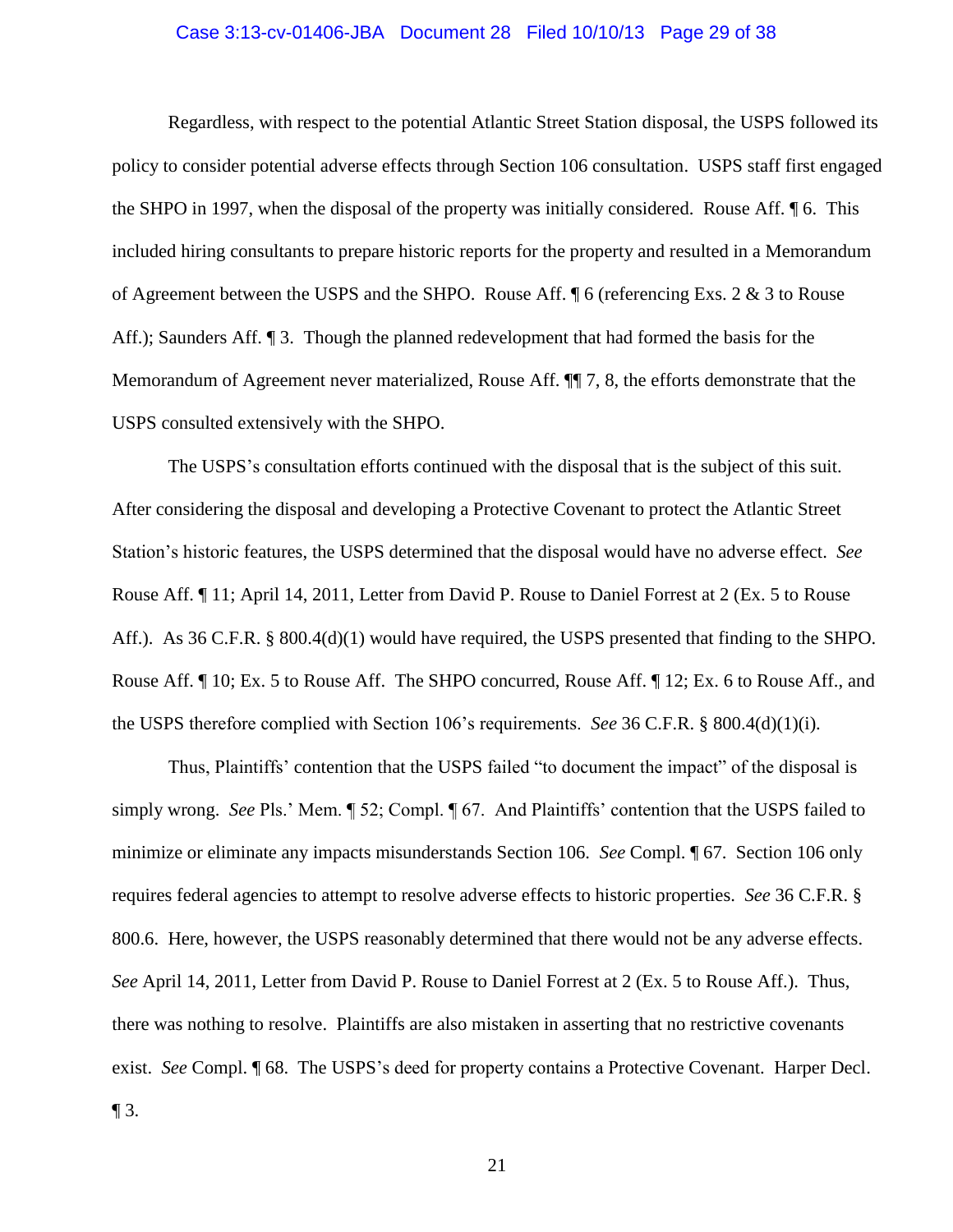### **D. The Public Trust Doctrine Does Not Apply to the Disposal of the Atlantic Street Station.**

Plaintiffs' third claim is that the "Public Trust Doctrine" applies to the Atlantic Street Station disposal. Compl. ¶¶ 70–77. The public trust doctrine is a common law property doctrine under which the states hold an easement over tidal lands for certain public uses. *See Phillips Petroleum Co. v. Mississippi*, 484 U.S. 469, 476 (1988). As discussed below, the public trust doctrine is a matter of state law, does not apply to the federal government, and, thus, Plaintiffs' Count Three has no basis in law or fact.

The public trust doctrine's roots "trace to Roman civil law and its principles can be found in the English common law on public navigation and fishing rights over tidal lands and in the state laws of this country." *PPL Montana, LLC v. Montana*, 132 S. Ct. 1215, 1235 (2012). The primary authority in the United States for the public trust doctrine is the United States Supreme Court case of *Illinois Cent. R.R. Co. v. Illinois*, 146 U.S. 387 (1892). The Supreme Court considered Illinois's right to convey title to a large portion of submerged land along the Chicago waterfront on Lake Michigan, to be held by the private owner for railroad purposes as well as for the erection of wharves, piers, and docks. *Id.* at 452. Under the "public trust doctrine," states hold submerged lands in trust for the public, for the purpose of securing traditional public rights. *Id.* ("It is a title held in trust for the people of the state, that they may enjoy the navigation of the waters, carry on commerce over them, and have liberty of fishing therein."). The public trust doctrine imposes some restrictions on the states' ability to grant exclusive control of submerged tidal lands to a private party. *Illinois Central* established that the states typically may not convey larger areas of submerged lands to a private party free of the public rights protected by the public trust doctrine. *Id.* at 452–53. Instead, the public trust runs with title to such lands, and the state retains control for purposes of administrating the public trust. *Id.*

Here, Plaintiffs are correct that in some states the public trust doctrine has been expanded from a negative restraint on states' ability to alienate trust lands into a source of positive state duties. *See*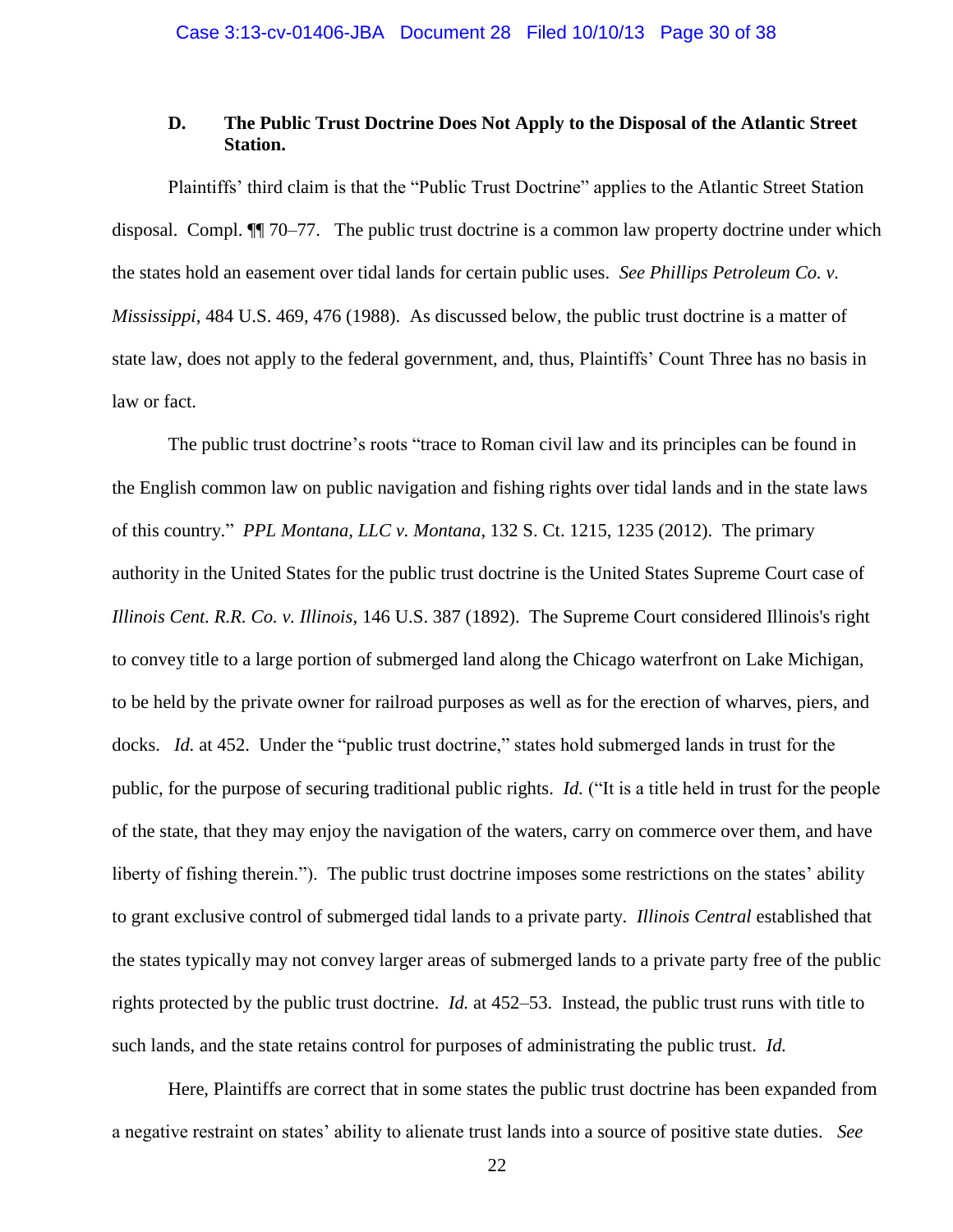## Case 3:13-cv-01406-JBA Document 28 Filed 10/10/13 Page 31 of 38

Compl. ¶ 72 (quoting and citing *National Audubon Society v. Superior Court*, 33 Cal. 3d 419, 441 (1983) ("[The public trust doctrine] is an affirmation of the duty of the state [of California] to protect the people's common heritage . . . .")). As set forth in Supreme Court precedent, however, the public trust doctrine applies only to the states, and only with respect to some state dealings with private parties. *See PPL Montana,* 132 S. Ct. at 1235 ("[T]he public trust doctrine remains a matter of state law") (citations omitted); *Alabama v. Texas*, 347 U.S. 272, 273–74 (1954) (per curiam) (rejecting notion that the United States holds submerged lands in trust for the states). There is no federal public trust doctrine that constrains the ability of the federal government to convey the Atlantic Street Station. Plaintiffs are unlikely to prevail on Count Three.

## **E. The Court Lacks Subject Matter Jurisdiction To Hear Claims Under 39 U.S.C. § 403(c) and, Regardless, Plaintiffs Have Failed to State a Claim.**

CAM also are unlikely to prevail on Count Four. First, the Court lacks subject matter jurisdiction. Jurisdiction to review a claim under 39 U.S.C. § 403(c) lies exclusively in the Postal Regulatory Commission and, then, in the United States Court of Appeals for the District of Columbia Circuit. Second, even if subject matter jurisdiction existed, CAM's claims do not fall within the scope of the § 403(c), and CAM has therefore failed to state a claim for which relief can be granted. Finally, even if the Court were to reach the merits, the facts do not support CAM's allegations.

#### **1. Standards Applicable to a Motion to Dismiss Under Rules 12(b)(1) and (6).**

Count Four would be unlikely to survive a motion to dismiss pursuant to Federal Rules of Civil Procedure 12(b)(1) and 12(b)(6). With respect to Rule 12(b)(1), a threshold issue in every federal court case is whether the court maintains jurisdiction over the action. *See Steel Co. v. Citizens for a Better Env't*, 523 U.S. 83, 94–96 (1998). Federal court jurisdiction is limited, present only where authorized by Constitution or statute. *See Kokkonen v. Guardian Life Ins. Co.*, 511 U.S. 375, 377 (1994). The party seeking to invoke federal jurisdiction holds the burden of proof. *See DaimlerChrysler v. Cuno*, 547 U.S. 332, 342 (2006).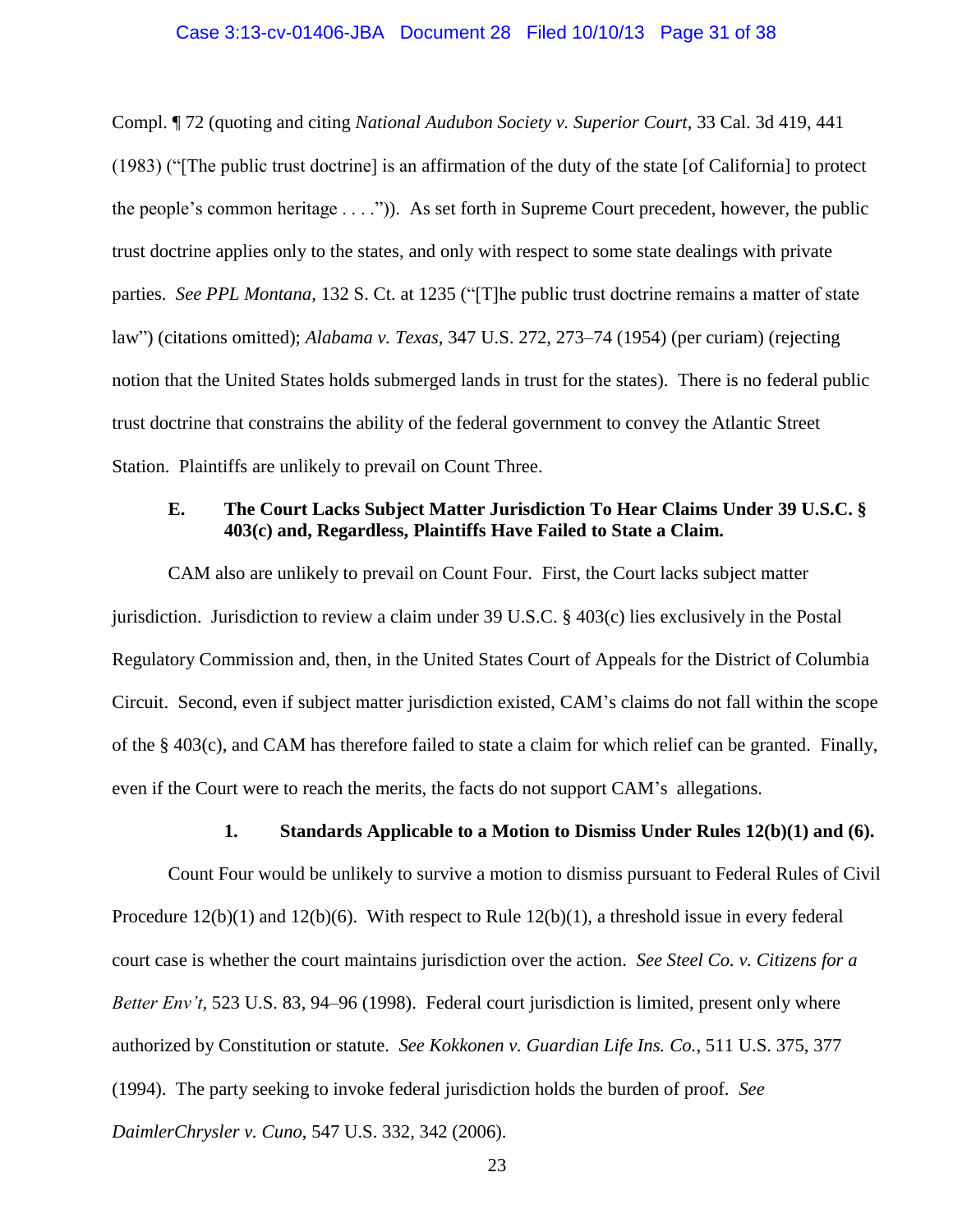#### Case 3:13-cv-01406-JBA Document 28 Filed 10/10/13 Page 32 of 38

In ruling on a motion to dismiss under Rule  $12(b)(6)$ , a court accepts as true all factual allegations. *See ATSI Comms., Inc. v. Shaar Fund Ltd.*, 493 F.3d 87, 98 (2d Cir. 2007). A court, however, "need not accept as true inferences unsupported by facts set out in the complaint or 'legal conclusions cast as factual allegations.'" *Int'l Ctr. for Tech. Assessm't v. Thompson*, 421 F. Supp. 2d 1, 9 (D.D.C. 2006) (citation omitted). To survive a Rule 12(b)(6) motion, a complaint must contain "sufficient factual matter, accepted as true, to 'state a claim to relief that is plausible on its face.'" *Ashcroft v. Iqbal*, 556 U.S. 662, 678 (quoting *Bell Atlantic Corp. v. Twombly*, 555 U.S. 544, 570 (2007)). The complaint must set forth sufficient factual allegations "to raise a right to relief above the speculative level." *Twombly*, 555 U.S. at 545.

#### **2. The Court Does Not Have Subject Matter Jurisdiction Over Count Four.**

Although the Postal Reorganization Act generally provides the United States district courts with jurisdiction over actions brought against the USPS, parties must still have and raise a cause of action against the USPS. *See* 39 U.S.C. § 409(a). Plaintiffs allege that their cause of action for Count Four arises under 39 U.S.C. § 403(c). Section 403(c), however, does not provide a direct right of action against the USPS in federal district court. As set forth in statute, the remedy permitted is purely administrative and must be brought before the Postal Regulatory Commission:

Any interested person . . . who believes the Postal Service is not operating in conformance with the requirements of the provisions of sections  $101(d)$ ,  $401(2)$ ,  $403(c)$ , 404a, or 601, of this chapter (or regulations promulgated under any of those provisions) may lodge a complaint with the Postal Regulatory Commission in such form and manner as the Commission may prescribe.

39 U.S.C. § 3662(a) (emphasis added). Should the Postal Regulatory Commission deny an individual entity's complaint, the aggrieved party's exclusive remedy is to appeal the Commission's decision to the United States Court of Appeals for District of Columbia Circuit. *See* 39 U.S.C. § 3663; *Gamefly, Inc. v. Postal Regulatory Comm'n*, 704 F.3d 145, 148 (D.C. Cir. 2013). Thus, the claim that Plaintiffs seek to bring needs to be pursued before the Postal Regulatory Commission. Count Four must be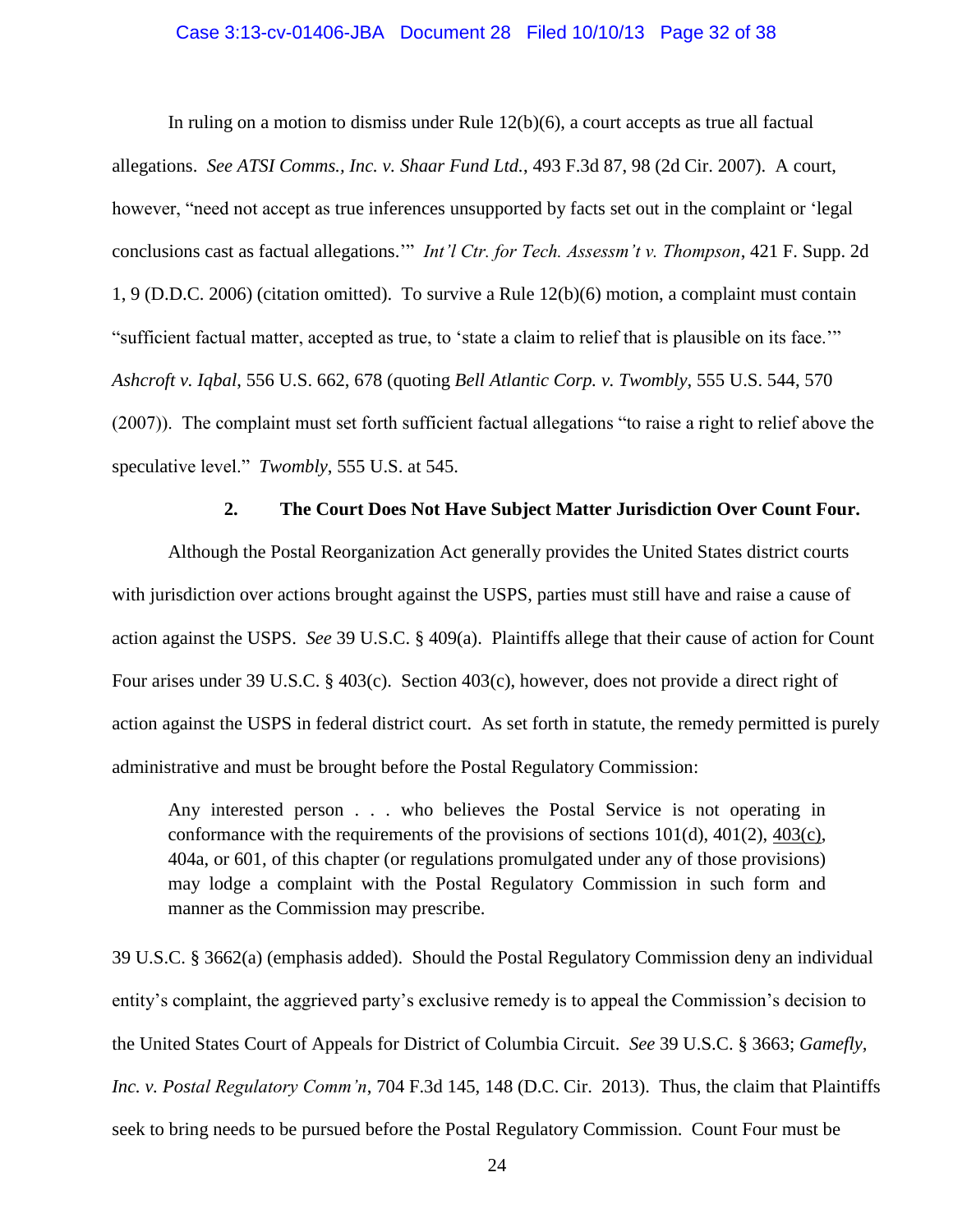#### Case 3:13-cv-01406-JBA Document 28 Filed 10/10/13 Page 33 of 38

dismissed because this Court lacks jurisdiction. *Accord Active Fire Sprinkler Corp. v. U.S. Postal Serv.*, 811 F.2d 747, 753 (2d Cir. 1987) (noting that the USPS's waiver of sovereign immunity is only applicable where it does not conflict with the statutory or constitutional scheme).

#### **3. Count Four Fails to State a Claim for Which Relief Can be Granted.**

Even if the Court had subject matter jurisdiction over Count Four, CAM has failed to state claim under 39 U.S.C. § 403(c). CAM's sole allegation of discrimination under § 403(c) is a challenge vis-à-vis its failed attempt to purchase the Atlantic Street Station from the USPS. *See*  Compl. ¶¶ 86–87. Section 403(c), however, is not an avenue to present a bid protest; indeed, the section does not even apply to failed offers or to the purchase or disposal of real property.

Specifically, section 403(c) states:

In *providing services* and in establishing *classifications, rates, and fees* under this title, the Postal Service shall not, except as specifically authorized in this title, make any undue or unreasonable discrimination among users of the mails, nor shall it grant any undue or unreasonable preferences to any such user.

39 U.S.C. § 403(c) (emphasis added).

Based on the statute's plain language, "any undue or unreasonable discrimination among users of the mails" directly relates to the USPS's requirement to provide "services." A "postal service" is defined as "the delivery of letters, printed matter, or mailable packages, including acceptance, collection, sorting, transportation, or other functions ancillary thereto." 39 U.S.C. § 102(5). A "postal service" relates directly to the primary function and mandate of the USPS, "to provide postal services to bind the Nation together through the personal, educational, literary, and business correspondence of the people." 39 U.S.C. § 101(a). The disposal of real property, such as the Atlantic Street Station, does not qualify as a "service" within the meaning of the statute and does not relate to the USPS's core function. The acquisition and disposition of real property has been authorized by Congress in the section establishing the "[g]eneral powers of the Postal Service." 39 U.S.C. § 401. Those general powers allow the USPS to operate and to carry out its essential function, but are not "services" within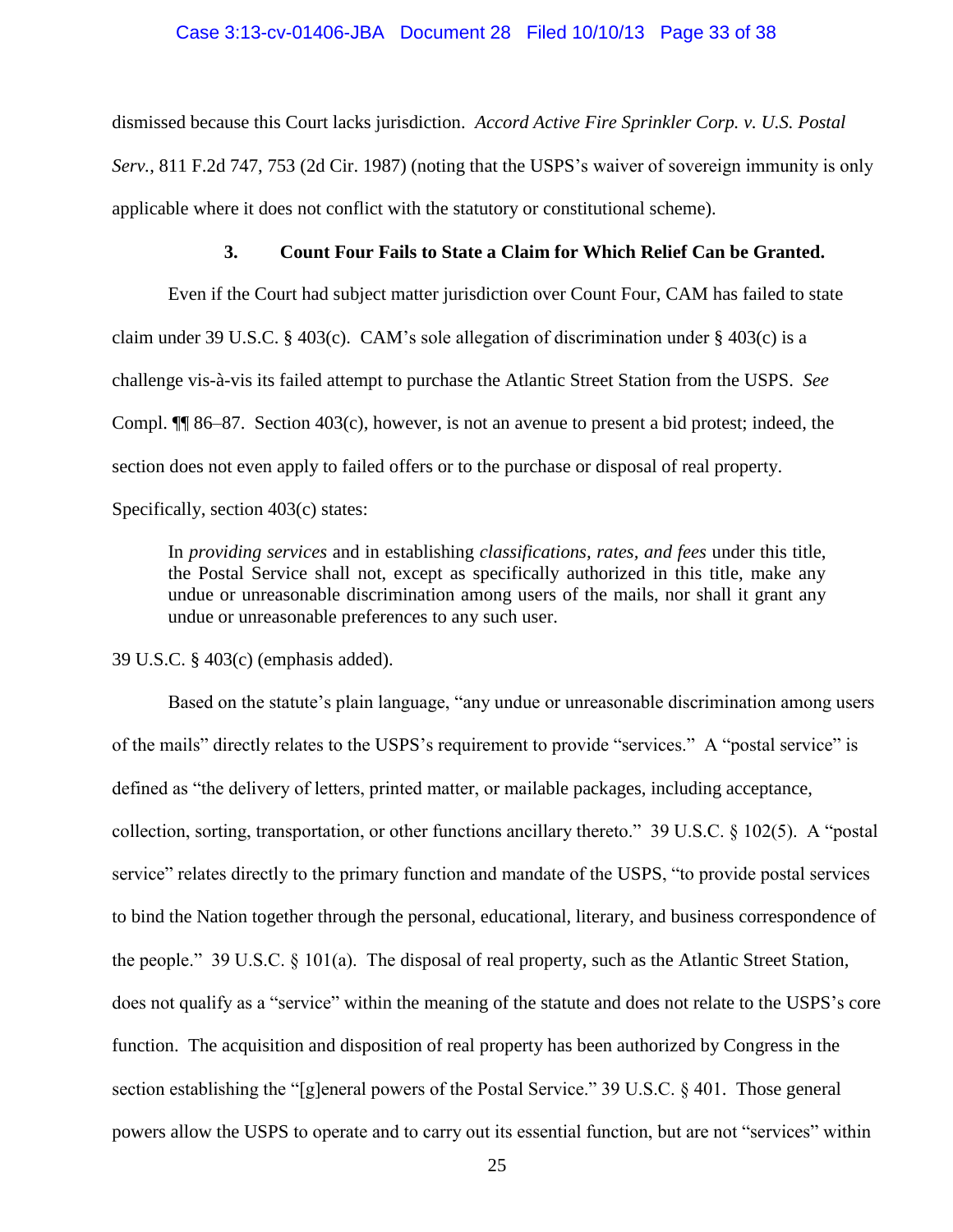the meaning of § 403.

CAM's claim that it is a user of the mail because it receives and sends mail does not cure the pleading defect. *See* Compl. ¶¶ 79-80. "Users of the mail" fall within the ambit of 39 U.S.C. § 403(c) when those users allege discrimination related directly to "services" provided by the USPS and to the USPS's establishment of "classifications, rates, and fees." *See Currier v. Potter,* 379 F.3d 716, 726 n.7 (9th Cir. 2004) (finding that individuals had standing because the allegations related to the service and delivery of mail); *UPS Worldwide Forwarding Inc. v. U.S. Postal Serv.,* 66 F.3d 621 (3d Cir. 1995) (finding that UPS had standing because claim related to preferential rates to large capacity mailers). CAM's failed offer to purchase the Atlantic Street Station in no way relates to the USPS's requirement to provide "services" or establish "classifications, rates and fees." Consequently, CAM has failed to state a claim under 39 U.S.C. § 403(c).

### **4. The Postal Service Did Not Discriminate Against the Center for Arts and Mindfulness.**

Count Four would also fail on the facts if the Court were to reach the merits. The sole basis set forth in Plaintiffs' brief for the  $\S 403(c)$  claim is that the USPS eventually accepted an offer to purchase the Property at a price lower than that which CAM, under its former name, had submitted. *See* Pls.' Mem. ¶ 53. But Plaintiffs do not provide the whole story. As James Fagan, the USPS's sales agent, sets forth in his affidavit, the USPS turned to the second highest offer because CAM was unable to pay and did not make the deposit required under CAM's purchase and sale agreement. Fagan Aff. ¶ ¶¶ 21-22; Backstrand Dep. P. 122. Indeed, CAM requested multiple extensions of the deadline to make the required deposit and CAM's representatives acknowledged that their inability to raise funds for the purchase would be detrimental to their offer. Fagan Aff. ¶ 23, Ex. 1.

Plaintiffs also make reference to undefined "contingent terms" that the USPS gave to the second offeror (Cappelli Enterprises) but refused to give to CAM. *See* Compl. ¶ 86. Assuming that Plaintiffs are referring to the difference in deposit amount for the Cappelli and CAM purchase and sale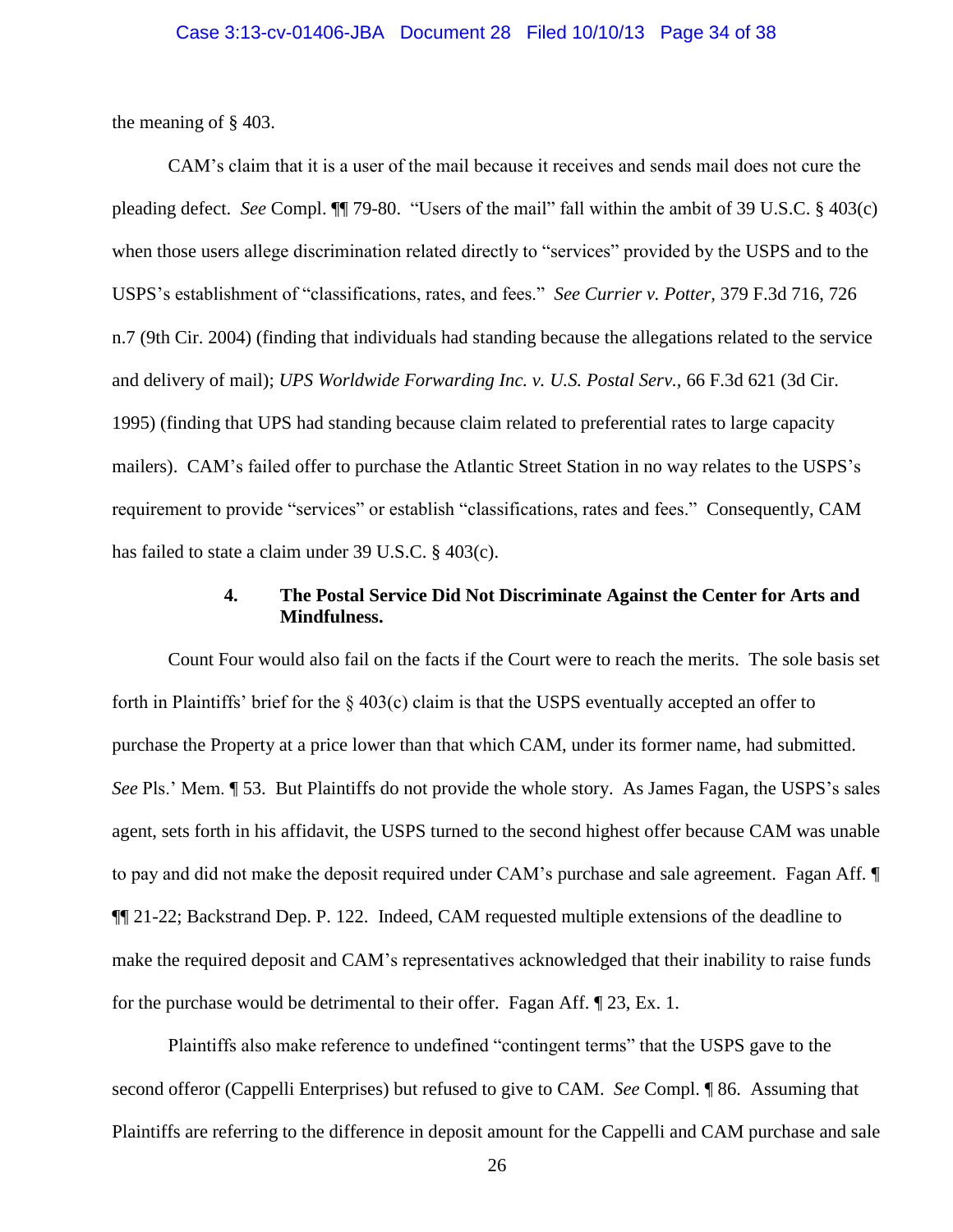## Case 3:13-cv-01406-JBA Document 28 Filed 10/10/13 Page 35 of 38

agreements, as Mr. Fagan explains, that difference is also reasoned. At the time of CAM's offer, the USPS was negotiating a lease with a third-party landlord to relocate the postal facility. Fagan Aff. ¶¶ 18-20. When the USPS realized that CAM was not going to live up to its obligation to produce the deposit and was forced to turn to Cappelli's offer, the opportunity for that lease had passed, and the USPS needed additional time to secure a new location. *Id*. ¶ 25. The Postal Service thus negotiated a lease-back agreement with Cappelli for space in the building. *Id.* ¶ 25. There is simply no factual basis for Plaintiffs' claims of discrimination. Plaintiffs have shown no likelihood of success on this claim.

#### **5. Newly Added Count Five Fails to State a Claim**

Plaintiffs filed an amended complaint on October 10, 2013, which adds a fifth count. For many of the reasons articulated above Count five also fails to state a claim within this Court's jurisdiction. Count five requests that this Court exercise the jurisdiction specifically conferred by Congress on the Postal Regulatory Commission due to the temporary government shutdown. The temporary government shutdown does not amend the Postal Reorganization Act or change the congressional chosen forum. In order to adjudicate a case or a claim within a case, a court must have jurisdiction. U.S. Constitution Art. III, § 2, cl. 1. *See also Lujan v. Defenders of Wildlife*, 504 U.S. 555, 560 (1992). A court must not only have a case-or-controversy pending before it, but also have jurisdiction over the subject-matter. *Lyndonville Savings Bank & Trust Co. v. Lussier*, 211 F.3d 697, 700 (2d Cir. 2000). Subject-matter jurisdiction is not waivable. *Id*. As a result, if subject-matter jurisdiction is lacking, the claim must be dismissed. *Id*. at 700-1.

The Postal Regulatory Commission ("PRC") is the forum provided by Congress to address claims against the Postal Service pursuant to alleged violations of Section 404(d). 39 U.S.C. § 404(d)(5). The PRC is empowered to review the Postal Service's conclusions and set them aside. *Id*. Should the PRC deny an individual or entity's complaint, the aggrieved party's exclusive remedy is to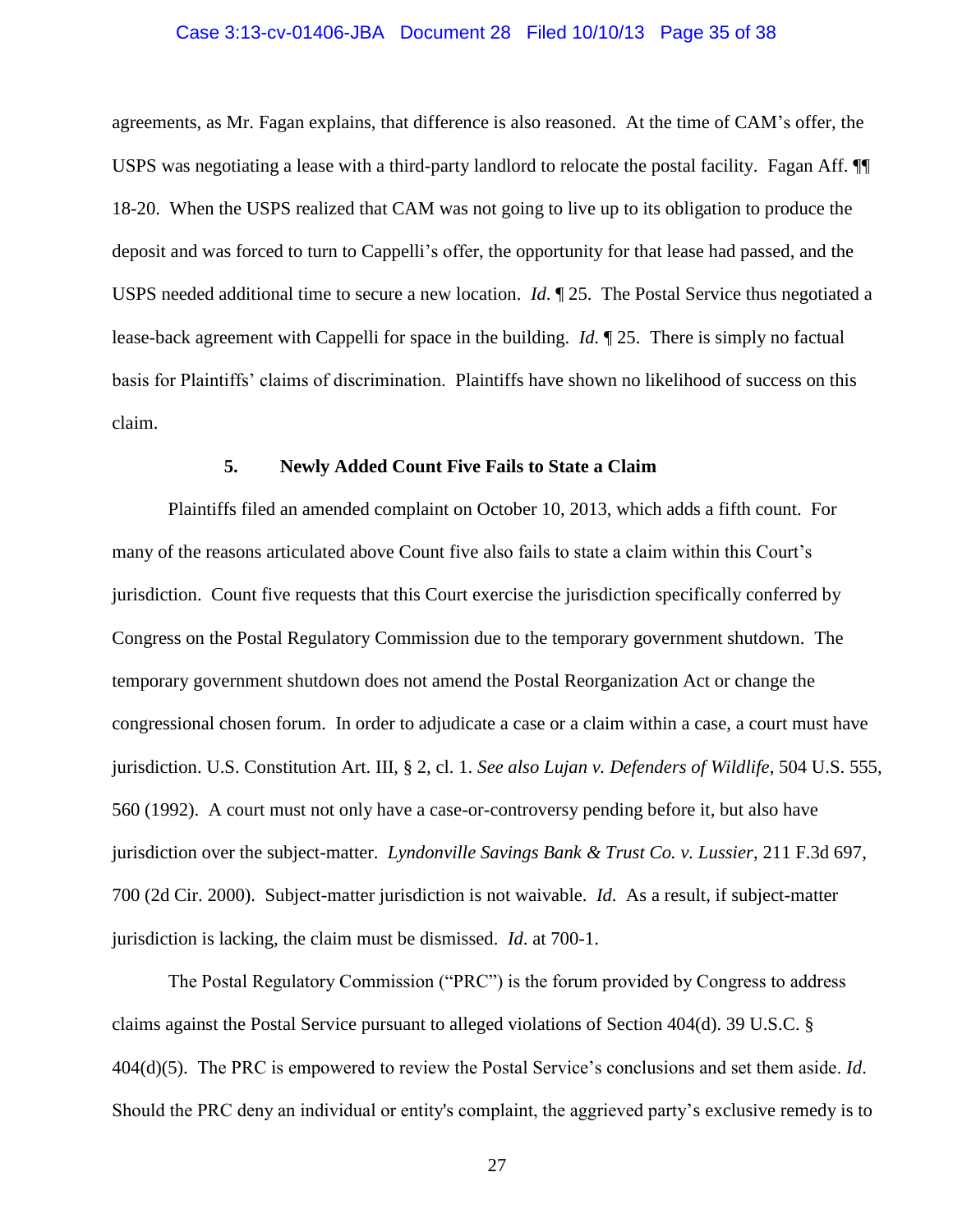#### Case 3:13-cv-01406-JBA Document 28 Filed 10/10/13 Page 36 of 38

appeal the PRC's decision to the D.C. Circuit. 39 U.S.C. § 3663. Any resulting action must be brought in the D.C. Circuit against the PRC, not the Postal Service. *Id*. In fact, Plaintiffs have exercised their right to petition the PRC for relief under Section 404(d). Amend. Compl. ¶¶ 101, 102.

Despite knowing the appropriate forum and exercising their rights within that forum, Plaintiffs incredibly attempt to pursue those same claims in this Court knowing that this Court lacks subjectmatter jurisdiction to hear them or to grant the substantive relief they are seeking. In essence, Plaintiffs are asking this Court to issue an advisory opinion, something this Court is not empowered to do. *S. Jackson & Sons, Inc. v. Coffee, Sugar & Cocoa Exchange Inc*., 24 F.3d 427, 432 (2d Cir. 1994) (*citing Preiser v. Newkirk*, 422 U.S. 395, 401 (1975)). Plaintiffs have not shown a likelihood of success on their fifth claim.

## **III. The Balance of Equities Tips Decidedly in Favor of Defendants and Issuance of an Injunction Would Harm the Public Interest.**

Plaintiffs' argument relating to the public interest and balancing of equities is a restatement of their argument on the merits, *i.e.*, that the public's interest in compliance with environmental and historic preservation laws weighs in favor of an injunction. Pls.' Mem.  $\sim$  56. The public interest and balancing of the equities prongs are not just a summary of the other preliminary injunction factors they require separate and additional analyses. *See Mazurek*, 520 U.S. at 972 (stating that plaintiffs must carry the burden or persuasion as to each element "by a clear showing.") (emphasis omitted). The public interest and equities inquiries address whether injunctive relief would be adverse to the public interest. *Sterling Drug, Inc. v. Bayer AG*, 14 F.3d 733, 747 (2d Cir. 1994). Those factors clearly weigh in favor of the Court denying Plaintiffs' motion.

## **A. The Potential Harm to the Postal Service that Would Result from an Injunction Outweighs the Limited Harm to Plaintiffs.**

As detailed above, Plaintiffs' alleged harms are nearly non-existent, and certainly not imminent. The USPS, by contrast, does face harm if the disposal is enjoined. Most immediately, the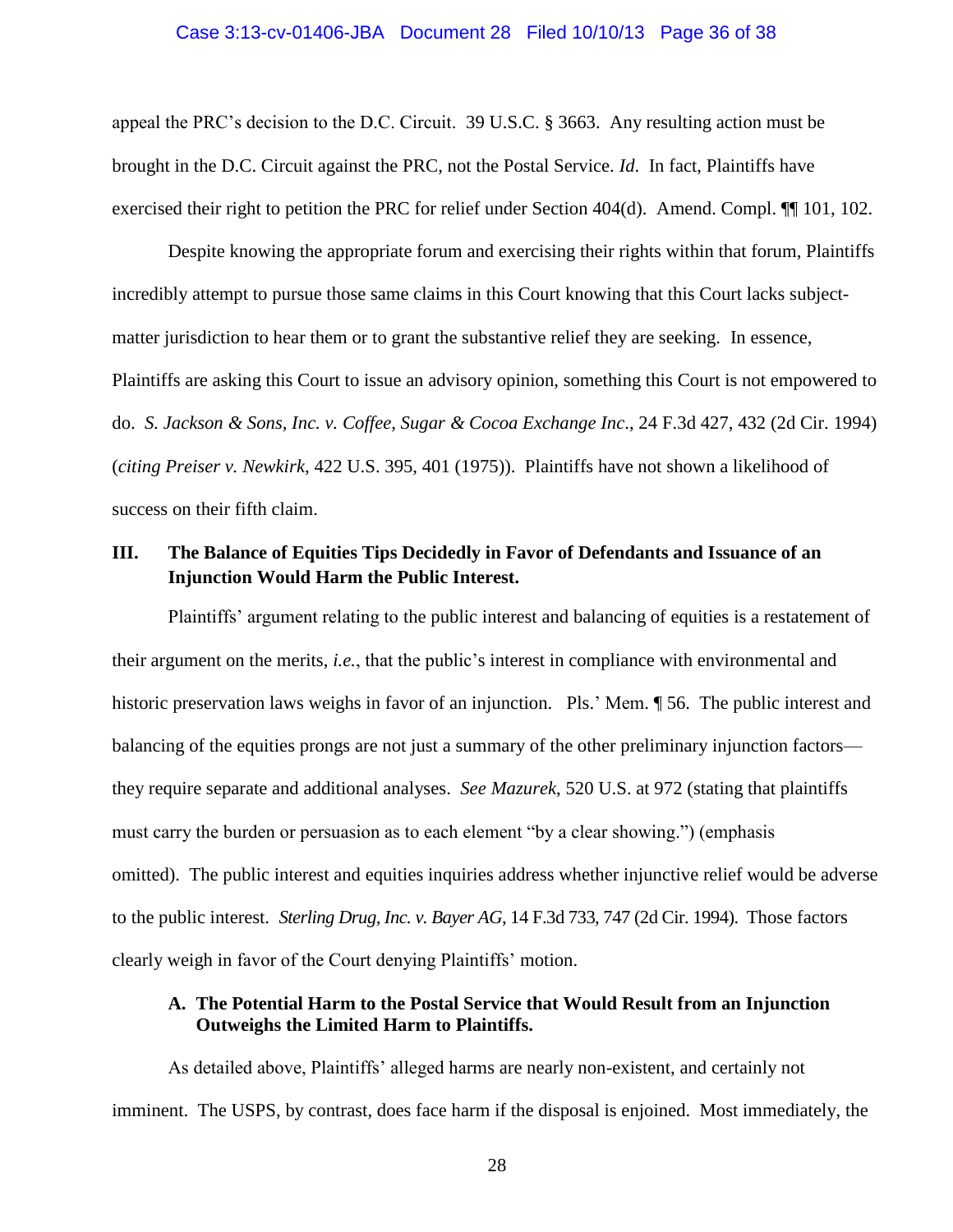#### Case 3:13-cv-01406-JBA Document 28 Filed 10/10/13 Page 37 of 38

USPS will lose the \$4.3 million from the disposal to Cappelli Enterprises if the parties are unable to close the transaction by October 31, 2013. Lackey Decl. ¶ 7. Cappelli Enterprises will require three days notice (by October 28, 2013) in order to complete the transaction prior to that date. Lackey Decl. ¶ 6. The loss of the expected \$4.3 million from the disposal would immediately impact the USPS's operating budget. Lackey Decl. ¶ 11(c). And any possible future disposal is not guaranteed, let alone under the terms present in the current sales agreement between Cappelli Enterprises and the USPS. *See* Lackey Decl. ¶¶ 8, 10. It is possible that any future disposal would be more difficult given recent inspection reports at the property. *See* Lackey Decl. ¶ 8.The USPS would also incur the added administrative costs of having to re-market the property. Lackey Decl. ¶¶ 9, 11(b). Further, in the interim, the USPS would be burdened with the continuing costs of maintaining the facility, which could include rehabilitation costs in light of the facility's present condition.<sup>7</sup> Lackey Decl.  $\P$  11(d).

## **B. The Public Interest Rests in Favor of Rejecting Plaintiffs' Application to Preliminarily Enjoin the Disposal.**

The public interest also requires denial of Plaintiffs' motion. The only reference Plaintiffs make to the public interest in their motion is to state the public interest weighs in favor of compliance with applicable laws. *See* Pls.' Mot. ¶ 56. As set forth above, none of Plaintiffs' legal arguments hold water. Instead, the public interest favors the disposal. Because of safety and health risks to workers and the public, the Atlantic Street Station currently sits empty. *See* Basso Decl. ¶ 3. The disposal of the property will allow for its reuse while maintaining the building's historic values. *See* Preservation Covenant (Ex. 1 to Harper Decl.). Additionally, the Atlantic Street Station will benefit from the disposal because the purchaser intends to preserve, restore and renovate the building. *See* Lackey Decl. ¶ 3; Preservation Covenant (Ex. 1 to Harper Decl.).

#### **CONCLUSION**

 $\overline{a}$ 

 $<sup>7</sup>$  The USPS reserves the right to argue in its reply brief or at the hearing that, should the Court issue an</sup> injunction, a bond is appropriate. *See* Fed. R. Civ. Pro. 65(c).